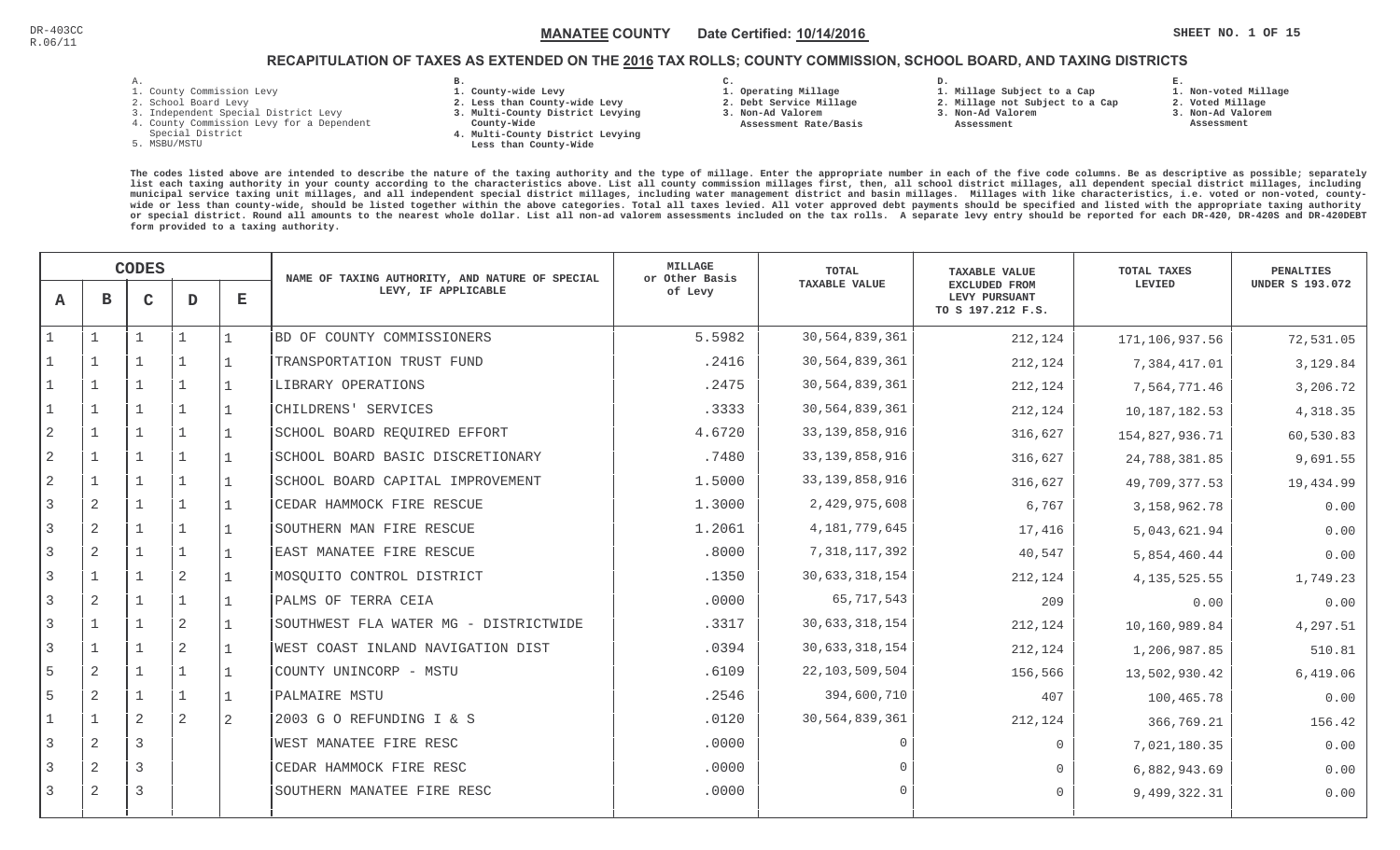# RECAPITULATION OF TAXES AS EXTENDED ON THE <u>2016</u> TAX ROLLS; COUNTY COMMISSION, SCHOOL BOARD, AND TAXING DISTRICTS

- 1. County Commission Levy
- 2. School Board Levy
- 3. Independent Special District Levy
- 4. County Commission Levy for a Dependent
- Special District
- 5. MSBU/MSTU
- **B. 1. County-wide Levy**
- **2. Less than County-wide Levy**
- **3. Multi-County District Levying**
- **County-Wide** 
	- **4. Multi-County District Levying Less than County-Wide**

**C.** 

**3. Non-Ad Valorem Assessment Rate/Basis**

- **1. Operating Millage**
- **2. Debt Service Millage** 
	- **2. Millage not Subject to a Cap3. Non-Ad Valorem**

**D.** 

 **Assessment** 

**1. Millage Subject to a Cap**

- **E. 1. Non-voted Millage2. Voted Millage**
- **3. Non-Ad Valorem**
- **Assessment**

|                |                | <b>CODES</b> |   |   | NAME OF TAXING AUTHORITY, AND NATURE OF SPECIAL | <b>MILLAGE</b><br>or Other Basis | TOTAL                | <b>TAXABLE VALUE</b>                                | <b>TOTAL TAXES</b> | <b>PENALTIES</b>       |
|----------------|----------------|--------------|---|---|-------------------------------------------------|----------------------------------|----------------------|-----------------------------------------------------|--------------------|------------------------|
| A              | в              | $\mathbf C$  | D | Е | LEVY, IF APPLICABLE                             | of Levy                          | <b>TAXABLE VALUE</b> | EXCLUDED FROM<br>LEVY PURSUANT<br>TO S 197.212 F.S. | LEVIED             | <b>UNDER S 193.072</b> |
| 3              | $\overline{a}$ | 3            |   |   | WESTSIDE FIRE DIST                              | .0000                            | $\overline{0}$       | $\Omega$                                            | 0.00               | 0.00                   |
|                | 2              | 3            |   |   | NORTH RIVER FIRE RESC                           | .0000                            | $\Omega$             | $\Omega$                                            | 7,396,263.33       | 0.00                   |
| 3              | 2              | 3            |   |   | TRAILER ESTATES FIRE DIST                       | .0000                            | $\Omega$             | $\Omega$                                            | 94,588.00          | 0.00                   |
| 3              | 2              | 3            |   |   | WHITFIELD ESTS FIRE DIST                        | .0000                            | $\Omega$             | $\Omega$                                            | 0.00               | 0.00                   |
| 3              | 2              | 3            |   |   | EAST MANATEE FIRE RESC                          | .0000                            | $\Omega$             | $\Omega$                                            | 7,142,038.07       | 0.00                   |
| 3              | 2              | 3            |   |   | PARRISH FIRE DIST                               | .0000                            | $\Omega$             | $\Omega$                                            | 1,337,832.35       | 0.00                   |
|                | $\overline{a}$ | 3            |   |   | MYAKKA FIRE DIST                                | .0000                            | $\Omega$             | $\Omega$                                            | 1,250,163.61       | 0.00                   |
| 3              | $\overline{2}$ | 3            |   |   | DUETTE FIRE DISTRICT                            | .0000                            | $\Omega$             | $\Omega$                                            | 155,919.95         | 0.00                   |
|                | 2              | 3            |   |   | CITY OF BRADENTON FIRE                          | .0000                            | $\Omega$             | $\overline{0}$                                      | 0.00               | 0.00                   |
| $\overline{3}$ | 2              | 3            |   |   | CITY OF BRADENTON 1                             | .0000                            | $\Omega$             | $\Omega$                                            | 81,704.13          | 0.00                   |
| 3              | $\mathbf{2}$   | 3            |   |   | RIVER YACHT AND RACQUET CLUB                    | .0000                            | $\Omega$             | $\Omega$                                            | 16,000.00          | 0.00                   |
| 3              | $\mathbf{2}$   | 3            |   |   | LAKEWOOD RANCH CDD I                            | .0000                            | $\Omega$             | 0                                                   | 1,910,679.12       | 0.00                   |
|                | 2              | 3            |   |   | LAKEWOOD RANCH I & S-I                          | .0000                            | $\Omega$             | $\Omega$                                            | 0.00               | 0.00                   |
|                | 2              | 3            |   |   | LAKEWOOD RANCH CDD II                           | .0000                            | $\Omega$             | $\Omega$                                            | 2,828,054.79       | 0.00                   |
| 3              | $\overline{2}$ | 3            |   |   | LAKEWOOD RANCH I & S-II                         | .0000                            | $\Omega$             | $\Omega$                                            | 0.00               | 0.00                   |
|                | 2              | 3            |   |   | LAKEWOOD RANCH CDD III                          | .0000                            | $\Omega$             | $\Omega$                                            | 0.00               | 0.00                   |
|                | 2              | 3            |   |   | LAKEWOOD RANCH I & S-III                        | .0000                            | $\cap$               | $\Omega$                                            | 0.00               | 0.00                   |
| 3              | $\mathbf{2}$   | 3            |   |   | LAKEWOOD RANCH CDD IV                           | .0000                            | $\Omega$             | $\circ$                                             | 2, 114, 096.67     | 0.00                   |
| 3              | 2              | 3            |   |   | LAKEWOOD RANCH CDD V                            | .0000                            | $\Omega$             | $\Omega$                                            | 2, 445, 429. 18    | 0.00                   |
| 3              | 2              | 3            |   |   | LAKEWOOD RANCH I & S-V                          | .0000                            | $\Omega$             | $\Omega$                                            | 398,987.16         | 0.00                   |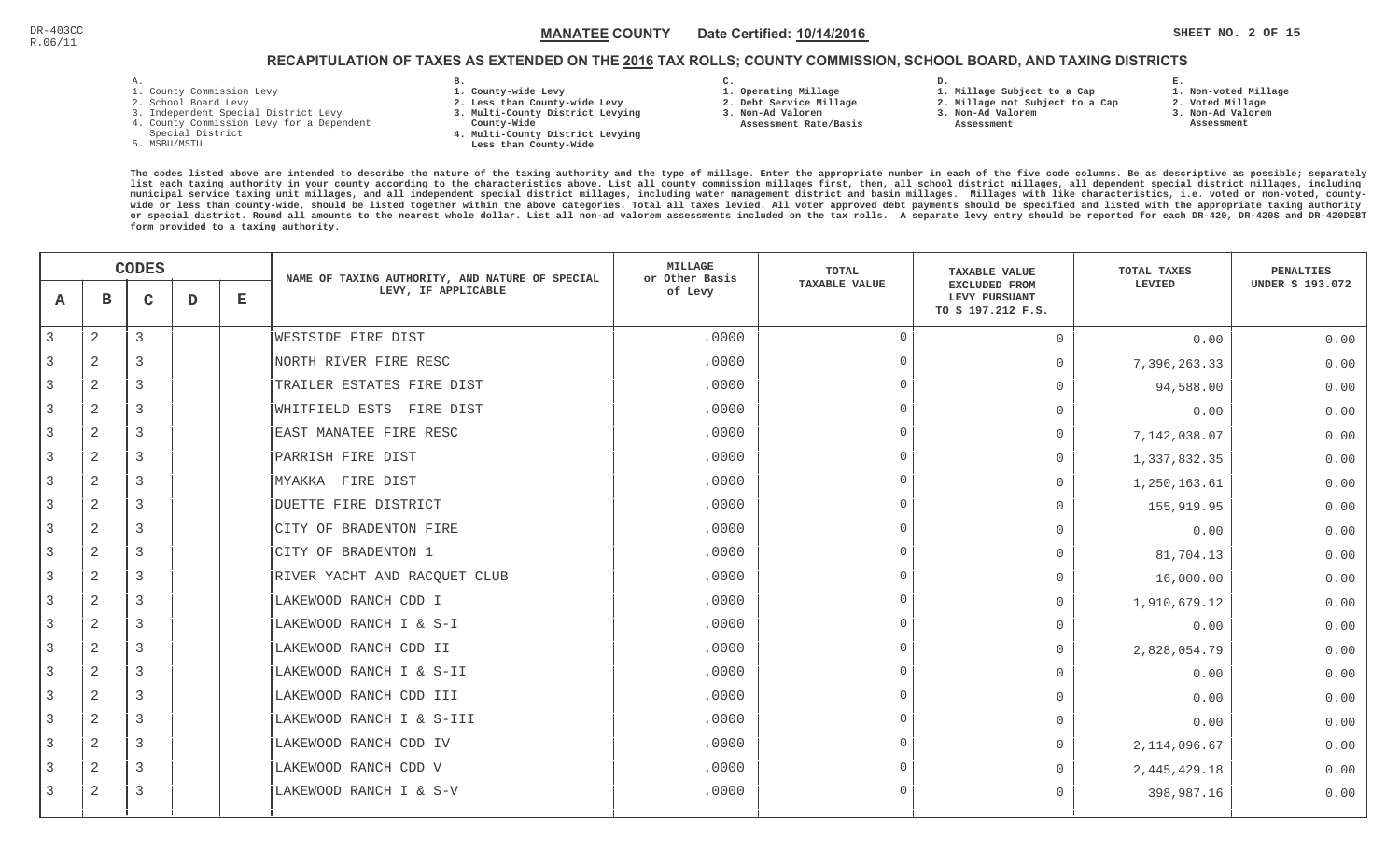**1. Non-voted Millage**

# RECAPITULATION OF TAXES AS EXTENDED ON THE <u>2016</u> TAX ROLLS; COUNTY COMMISSION, SCHOOL BOARD, AND TAXING DISTRICTS

- 1. County Commission Levy
- 2. School Board Levy
- 3. Independent Special District Levy
- 4. County Commission Levy for a Dependent
- Special District
- 5. MSBU/MSTU
- **B. 1. County-wide Levy**
- **2. Less than County-wide Levy**
- **3. Multi-County District Levying**
- **County-Wide** 
	- **4. Multi-County District Levying Less than County-Wide**

**C.** 

**3. Non-Ad Valorem Assessment Rate/Basis**

- **1. Operating Millage 2. Debt Service Millage**
- **1. Millage Subject to a Cap**

**D.** 

- **2. Millage not Subject to a Cap3. Non-Ad Valorem**
	- **Assessment**
- 
- **2. Voted Millage3. Non-Ad Valorem**

**E.**

 **Assessment**

|   | <b>CODES</b> |              |   | NAME OF TAXING AUTHORITY, AND NATURE OF SPECIAL | <b>MILLAGE</b><br>or Other Basis | TOTAL   | <b>TAXABLE VALUE</b> | TOTAL TAXES                                                | PENALTIES    |                        |
|---|--------------|--------------|---|-------------------------------------------------|----------------------------------|---------|----------------------|------------------------------------------------------------|--------------|------------------------|
| A | в            | $\mathbf{C}$ | D | $\mathbf E$                                     | LEVY, IF APPLICABLE              | of Levy | <b>TAXABLE VALUE</b> | <b>EXCLUDED FROM</b><br>LEVY PURSUANT<br>TO S 197.212 F.S. | LEVIED       | <b>UNDER S 193.072</b> |
| 3 | $\mathbf{2}$ | 3            |   |                                                 | TARA CDD                         | .0000   | $\Omega$             | $\Omega$                                                   | 836,382.69   | 0.00                   |
|   | 2            | 3            |   |                                                 | <b>WATERLEFE CDD</b>             | .0000   | $\Omega$             | $\Omega$                                                   | 1,635,295.34 | 0.00                   |
|   | 2            | 3            |   |                                                 | <b>GREYHAWK CDD</b>              | .0000   | $\Omega$             | $\Omega$                                                   | 2,120,295.50 | 0.00                   |
| 3 | 2            | 3            |   |                                                 | UNIVERSITY PLACE CDD             | .0000   | $\Omega$             | $\Omega$                                                   | 711,082.86   | 0.00                   |
| 3 | 2            | 3            |   |                                                 | UNIVERSITY PLACE I & S           | .0000   | $\Omega$             | $\Omega$                                                   | 312,480.54   | 0.00                   |
| 3 | 2            | 3            |   |                                                 | HERITAGE HARBOUR SOUTH CDD       | .0000   | $\Omega$             | $\Omega$                                                   | 1,115,880.25 | 0.00                   |
| 3 | $\mathbf{2}$ | 3            |   |                                                 | HARBORAGE AT BRADEN RIVER CDD    | .0000   | $\Omega$             | $\Omega$                                                   | 647,878.46   | 0.00                   |
|   | 2            | 3            |   |                                                 | HARBORAGE AT BRD RV I & S        | .0000   | $\cap$               | $\Omega$                                                   | 0.00         | 0.00                   |
|   | 2            | 3            |   |                                                 | LAKEWOOD RANCH CDD VI            | .0000   | $\cap$               | $\Omega$                                                   | 978,905.39   | 0.00                   |
|   | 2            | 3            |   |                                                 | LAKEWOOD RANCH I & S-VI          | .0000   | $\Omega$             | $\Omega$                                                   | 965,679.89   | 0.00                   |
| 3 | 2            | 3            |   |                                                 | HERITAGE HARBOUR MARKETPLC CDD   | .0000   | $\Omega$             | $\Omega$                                                   | 48, 374. 48  | 0.00                   |
| 3 | 2            | 3            |   |                                                 | HERITAGE HARBOUR MARKETPLC I&S   | .0000   | $\Omega$             | $\Omega$                                                   | 0.00         | 0.00                   |
|   | 2            | 3            |   |                                                 | LEXINGTON I&S                    | .0000   | $\Omega$             | $\Omega$                                                   | 157,642.96   | 0.00                   |
|   | 2            | 3            |   |                                                 | LEXINGTON CDD                    | .0000   | $\Omega$             | $\Omega$                                                   | 39,015.38    | 0.00                   |
| 3 | $\mathbf{2}$ | 3            |   |                                                 | LAKEWOOD RANCH I & S-IV          | .0000   | $\cap$               | $\Omega$                                                   | 160, 323. 74 | 0.00                   |
|   | 2            | 3            |   |                                                 | FOREST CREEK CDD                 | .0000   | $\Omega$             | $\Omega$                                                   | 582,442.92   | 0.00                   |
| 3 | $\mathbf{2}$ | 3            |   |                                                 | FOREST CREEK I & S               | .0000   | $\Omega$             | $\Omega$                                                   | 294,657.79   | 0.00                   |
| 3 | 2            | 3            |   |                                                 | <b>WATERS EDGE CDD</b>           | .0000   | $\Omega$             | $\Omega$                                                   | 270, 176. 17 | 0.00                   |
| 3 | 2            | 3            |   |                                                 | WATERS EDGE I & S                | .0000   | $\Omega$             | $\Omega$                                                   | 167,913.52   | 0.00                   |
| 3 | 2            | 3            |   |                                                 | PALMA SOLA TRACE CDD             | .0000   | $\Omega$             | $\Omega$                                                   | 462,393.64   | 0.00                   |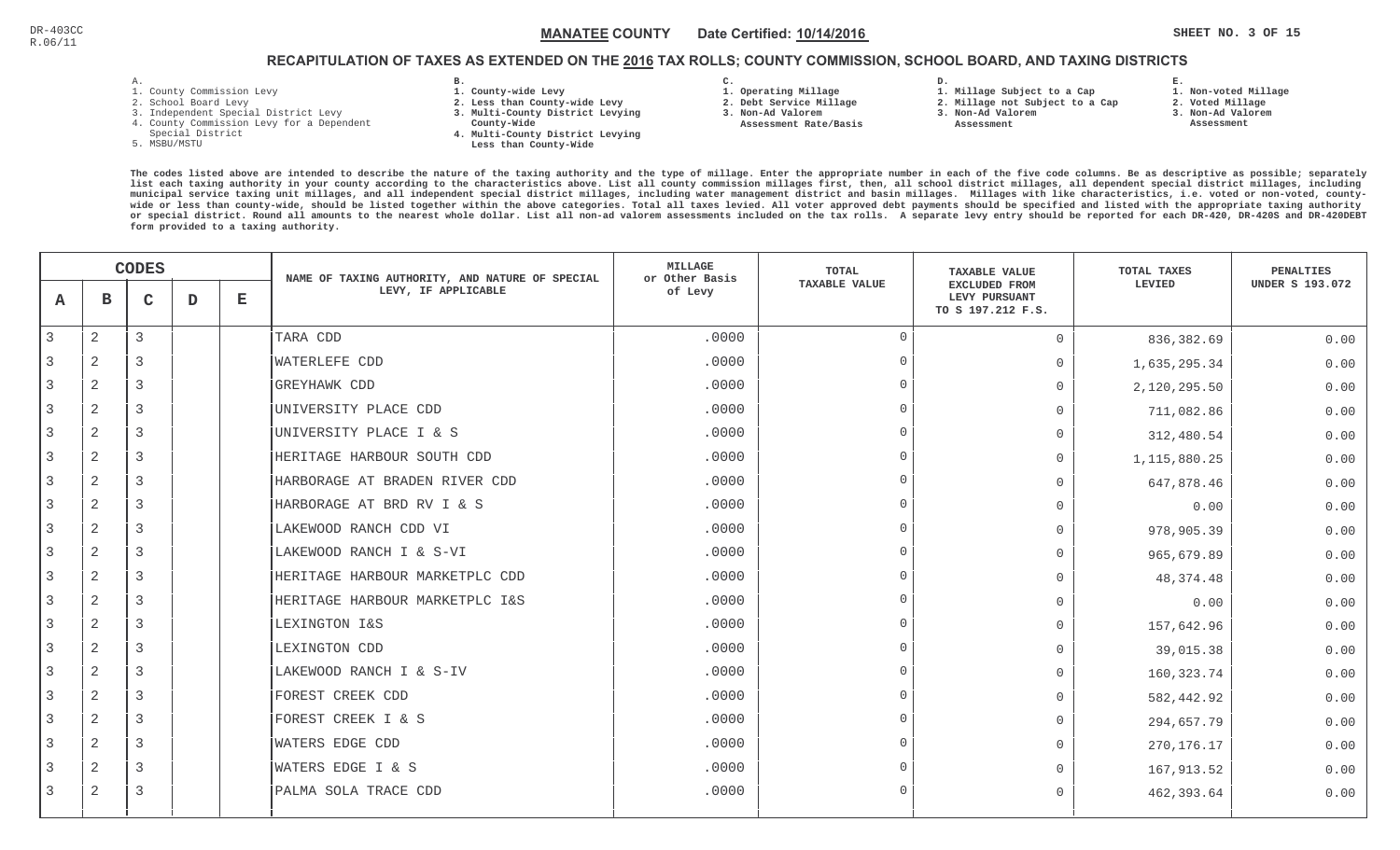**1. Non-voted Millage**

# RECAPITULATION OF TAXES AS EXTENDED ON THE <u>2016</u> TAX ROLLS; COUNTY COMMISSION, SCHOOL BOARD, AND TAXING DISTRICTS

- 1. County Commission Levy
- 2. School Board Levy
- 3. Independent Special District Levy
- 4. County Commission Levy for a Dependent
- Special District
- 5. MSBU/MSTU
- **B. 1. County-wide Levy**
- **2. Less than County-wide Levy**
- **3. Multi-County District Levying**
- **County-Wide** 
	- **4. Multi-County District Levying Less than County-Wide**

**C.** 

**3. Non-Ad Valorem Assessment Rate/Basis**

- **1. Operating Millage 2. Debt Service Millage**
- **1. Millage Subject to a Cap**

**D.** 

- **2. Millage not Subject to a Cap3. Non-Ad Valorem**
	- **Assessment**
- 
- **2. Voted Millage 3. Non-Ad Valorem Assessment**

**E.**

|   | <b>CODES</b>   |   |   | NAME OF TAXING AUTHORITY, AND NATURE OF SPECIAL | <b>MILLAGE</b><br>or Other Basis | <b>TOTAL</b> | <b>TAXABLE VALUE</b> | TOTAL TAXES                                                | <b>PENALTIES</b> |                        |
|---|----------------|---|---|-------------------------------------------------|----------------------------------|--------------|----------------------|------------------------------------------------------------|------------------|------------------------|
| A | в              | C | D | $\mathbf E$                                     | LEVY, IF APPLICABLE              | of Levy      | TAXABLE VALUE        | <b>EXCLUDED FROM</b><br>LEVY PURSUANT<br>TO S 197.212 F.S. | LEVIED           | <b>UNDER S 193.072</b> |
| 3 | $\mathbf{2}$   | 3 |   |                                                 | LAKEWOOD RANCH STEWARDSHIP O&M   | .0000        | $\Omega$             | $\overline{0}$                                             | 1,180,189.61     | 0.00                   |
|   | 2              | 3 |   |                                                 | LAKEWOOD RANCH STEWARDSHIP I&S   | .0000        | $\Omega$             | $\Omega$                                                   | 5,829,789.00     | 0.00                   |
| 3 | 2              | 3 |   |                                                 | HERITAGE HARBOUR NORTH CDD       | .0000        | $\cap$               | $\mathbf 0$                                                | 2, 146, 747.06   | 0.00                   |
| 3 | 2              | 3 |   |                                                 | HERITAGE HARBOUR NORTH I & S     | .0000        | $\Omega$             | $\bigcap$                                                  | 0.00             | 0.00                   |
| 3 | 2              | 3 |   |                                                 | COPPERSTONE CDD                  | .0000        | $\Omega$             | $\mathbf 0$                                                | 865,686.88       | 0.00                   |
|   | 2              | 3 |   |                                                 | COPPERSTONE I & S                | .0000        | $\cap$               | $\bigcap$                                                  | 0.00             | 0.00                   |
|   | 2              | 3 |   |                                                 | CROSS CREEK CDD                  | .0000        | $\cap$               | $\Omega$                                                   | 35,935.20        | 0.00                   |
| 3 | $\overline{2}$ | 3 |   |                                                 | CROSS CREEK I & S                | .0000        | $\cap$               | $\Omega$                                                   | 7,485.72         | 0.00                   |
|   | 2              | 3 |   |                                                 | VILLAGES OF AVIGNON CDD          | .0000        | $\cap$               | $\overline{0}$                                             | 5,420.96         | 0.00                   |
| 3 | $\mathbf{2}$   | 3 |   |                                                 | VILLAGES OF AVIGNON I & S        | .0000        | $\Omega$             | $\Omega$                                                   | 0.00             | 0.00                   |
| 3 | $\mathbf{2}$   | 3 |   |                                                 | LEGENDS BAY CDD                  | .0000        | $\cap$               | $\mathbf 0$                                                | 898,191.91       | 0.00                   |
|   | $\mathbf{2}$   | 3 |   |                                                 | MANDARIN GROVE CDD               | .0000        | $\Omega$             | $\Omega$                                                   | 0.00             | 0.00                   |
| 3 | $\mathbf{2}$   | 3 |   |                                                 | MANDARIN GROVE I & S             | .0000        | $\cap$               | $\bigcap$                                                  | 0.00             | 0.00                   |
|   | 2              | 3 |   |                                                 | EAGLE POINTE CDD                 | .0000        | $\cap$               | $\Omega$                                                   | 0.00             | 0.00                   |
| 3 | 2              | 3 |   |                                                 | HARRISON RANCH CDD               | .0000        | $\cap$               | $\overline{0}$                                             | 1,614,740.54     | 0.00                   |
|   | 2              | 3 |   |                                                 | TIDEWATER PRESERVE CDD           | .0000        | $\cap$               | $\Omega$                                                   | 0.00             | 0.00                   |
| 3 | 2              | 3 |   |                                                 | RIVERS SONG CDD                  | .0000        | $\cap$               | $\Omega$                                                   | 0.00             | 0.00                   |
| 3 | 2              | 3 |   |                                                 | SILVERLEAF CDD (O&M)             | .0000        | $\cap$               | $\overline{0}$                                             | 36,773.16        | 0.00                   |
|   | 2              | 3 |   |                                                 | WOODLAND HAMMOCK CDD             | .0000        | $\Omega$             | $\bigcap$                                                  | 0.00             | 0.00                   |
| 3 | 2              | 3 |   |                                                 | SANCTUARY COVE CDD               | .0000        | $\cap$               | $\Omega$                                                   | 0.00             | 0.00                   |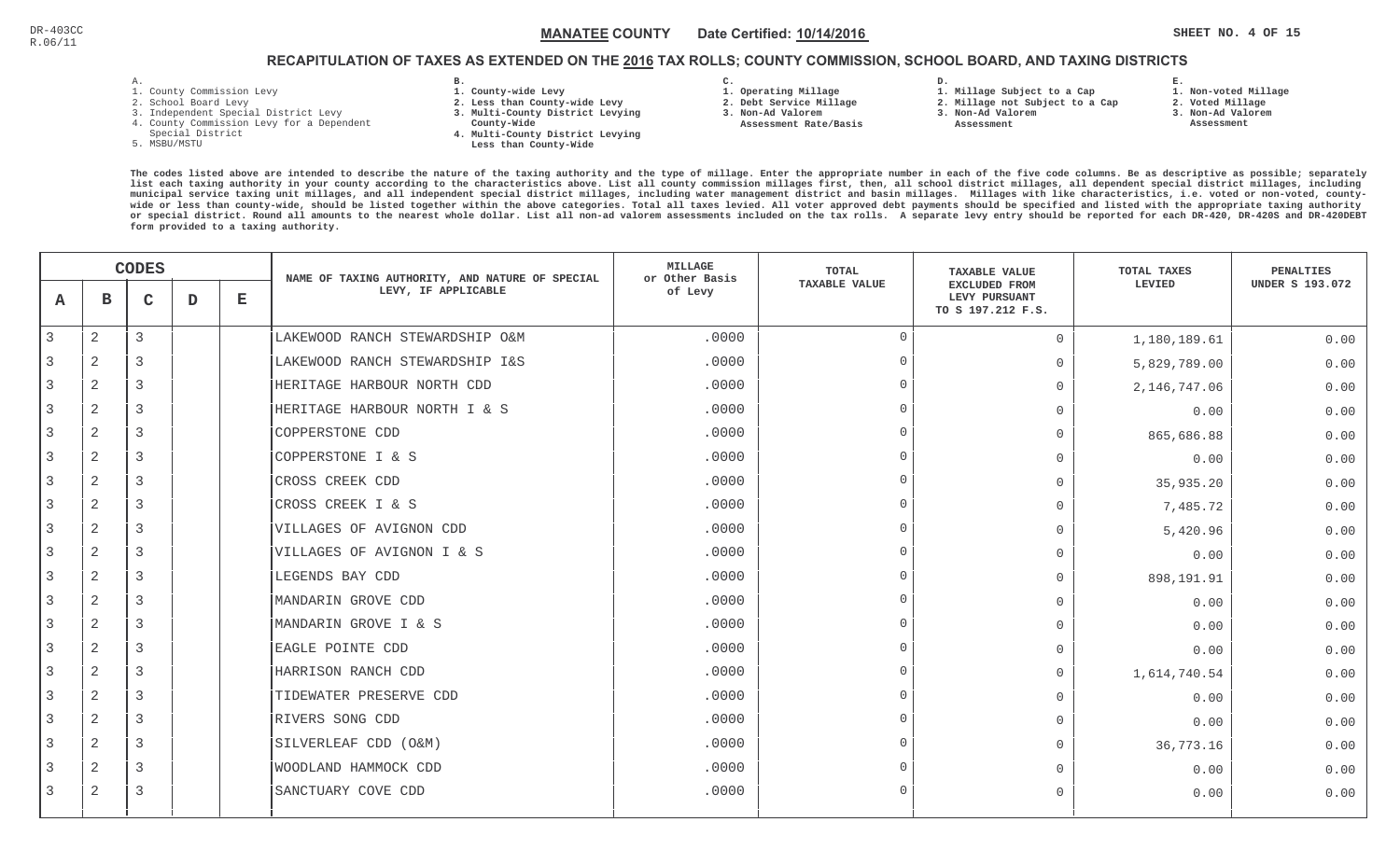**1. Non-voted Millage**

# RECAPITULATION OF TAXES AS EXTENDED ON THE <u>2016</u> TAX ROLLS; COUNTY COMMISSION, SCHOOL BOARD, AND TAXING DISTRICTS

- 1. County Commission Levy
- 2. School Board Levy
- 3. Independent Special District Levy
- 4. County Commission Levy for a Dependent
- Special District
- 5. MSBU/MSTU
- **B. 1. County-wide Levy**
- **2. Less than County-wide Levy**
- **3. Multi-County District Levying**
- **County-Wide** 
	- **4. Multi-County District Levying Less than County-Wide**
- **C.**
- **1. Operating Millage**
- **2. Debt Service Millage 3. Non-Ad Valorem**
- **Assessment Rate/Basis**
- **2. Millage not Subject to a Cap3. Non-Ad Valorem**

**D.** 

 **Assessment** 

**1. Millage Subject to a Cap**

- 
- **2. Voted Millage3. Non-Ad Valorem**

**E.**

 **Assessment**

|   | <b>CODES</b>   |             |   | NAME OF TAXING AUTHORITY, AND NATURE OF SPECIAL | <b>MILLAGE</b><br>or Other Basis | <b>TOTAL</b> | <b>TAXABLE VALUE</b> | TOTAL TAXES                                         | <b>PENALTIES</b> |                        |
|---|----------------|-------------|---|-------------------------------------------------|----------------------------------|--------------|----------------------|-----------------------------------------------------|------------------|------------------------|
| A | $\mathbf{B}$   | $\mathbf C$ | D | Е                                               | LEVY, IF APPLICABLE              | of Levy      | <b>TAXABLE VALUE</b> | EXCLUDED FROM<br>LEVY PURSUANT<br>TO S 197.212 F.S. | LEVIED           | <b>UNDER S 193.072</b> |
| 3 | $\mathbf{2}$   | 3           |   |                                                 | SOUTHBAY CDD                     | .0000        | $\Omega$             | $\overline{0}$                                      | 0.00             | 0.00                   |
|   | 2              | 3           |   |                                                 | BUCKEYE PARK CDD                 | .0000        | $\overline{0}$       | $\Omega$                                            | 54, 137. 78      | 0.00                   |
| 3 | 2              | 3           |   |                                                 | BUCKEYE PARK I & S               | .0000        | $\cap$               | $\Omega$                                            | 168,228.30       | 0.00                   |
| 3 | $\overline{2}$ | 3           |   |                                                 | ARTISAN LAKES CDD                | .0000        | $\overline{0}$       | $\Omega$                                            | 216, 236.83      | 0.00                   |
| 3 | $\overline{2}$ | 3           |   |                                                 | PALMETTO PINES CDD               | .0000        | $\Omega$             | $\Omega$                                            | 0.00             | 0.00                   |
|   | $\overline{2}$ | 3           |   |                                                 | VILLAGES OF GLEN CREEK CDD       | .0000        | $\Omega$             | $\cap$                                              | 0.00             | 0.00                   |
|   | $\mathbf{2}$   | 3           |   |                                                 | LAKEWOOD RANCH IV SPECIAL        | .0000        | $\Omega$             | $\Omega$                                            | 0.00             | 0.00                   |
| 3 | $\overline{2}$ | 3           |   |                                                 | LEXINGTON7 I&S                   | .0000        | $\Omega$             | $\overline{0}$                                      | 22,692.00        | 0.00                   |
|   | 2              | 3           |   |                                                 | LEXINGTON7 CDD                   | .0000        | $\Omega$             | $\mathbf{0}$                                        | 5,123.65         | 0.00                   |
| 3 | 2              | 3           |   |                                                 | PALMS OF TERRA CEIA BAY CDD      | .0000        | $\Omega$             | $\overline{0}$                                      | 339,916.40       | 0.00                   |
| 3 | $\mathbf{2}$   | 3           |   |                                                 | TREVESTA CDD                     | .0000        | $\overline{0}$       | $\Omega$                                            | 0.00             | 0.00                   |
| 3 | $\overline{2}$ | 3           |   |                                                 | WILDCAT PRESERVE CDD             | .0000        | $\Omega$             | $\Omega$                                            | 0.00             | 0.00                   |
| 3 | $\mathbf{2}$   | 3           |   |                                                 | BUCKHEAD TRAILS CDD              | .0000        | $\Omega$             | $\Omega$                                            | 0.00             | 0.00                   |
|   | $\overline{2}$ | 3           |   |                                                 | BAYSHORE GARDENS PK & REC        | .0000        | $\Omega$             | $\Omega$                                            | 491,352.00       | 0.00                   |
| 3 | $\overline{2}$ | 3           |   |                                                 | TRAILER ESTATES PK & REC         | .0000        | $\Omega$             | $\overline{0}$                                      | 1,160,976.00     | 0.00                   |
|   | 2              | 3           |   |                                                 | ANNA MARIA STORMWATER            | .0000        | $\cap$               | $\Omega$                                            | 162,428.30       | 0.00                   |
| 3 | 2              | 3           |   |                                                 | HOLMES BEACH STORMWATER          | .0000        | $\Omega$             | $\overline{0}$                                      | 233,669.35       | 0.00                   |
| 4 | $\overline{2}$ | 3           |   |                                                 | 14TH STREET CRA - CITY           | .0000        | $\Omega$             | $\Omega$                                            | 0.00             | 0.00                   |
|   | $\overline{2}$ | 3           |   |                                                 | BRADENTON DDA                    | .0000        | $\Omega$             | $\Omega$                                            | 0.00             | 0.00                   |
| 4 | 2              | 3           |   |                                                 | BRADENTON BEACH CRA              | .0000        | $\Omega$             | $\Omega$                                            | 0.00             | 0.00                   |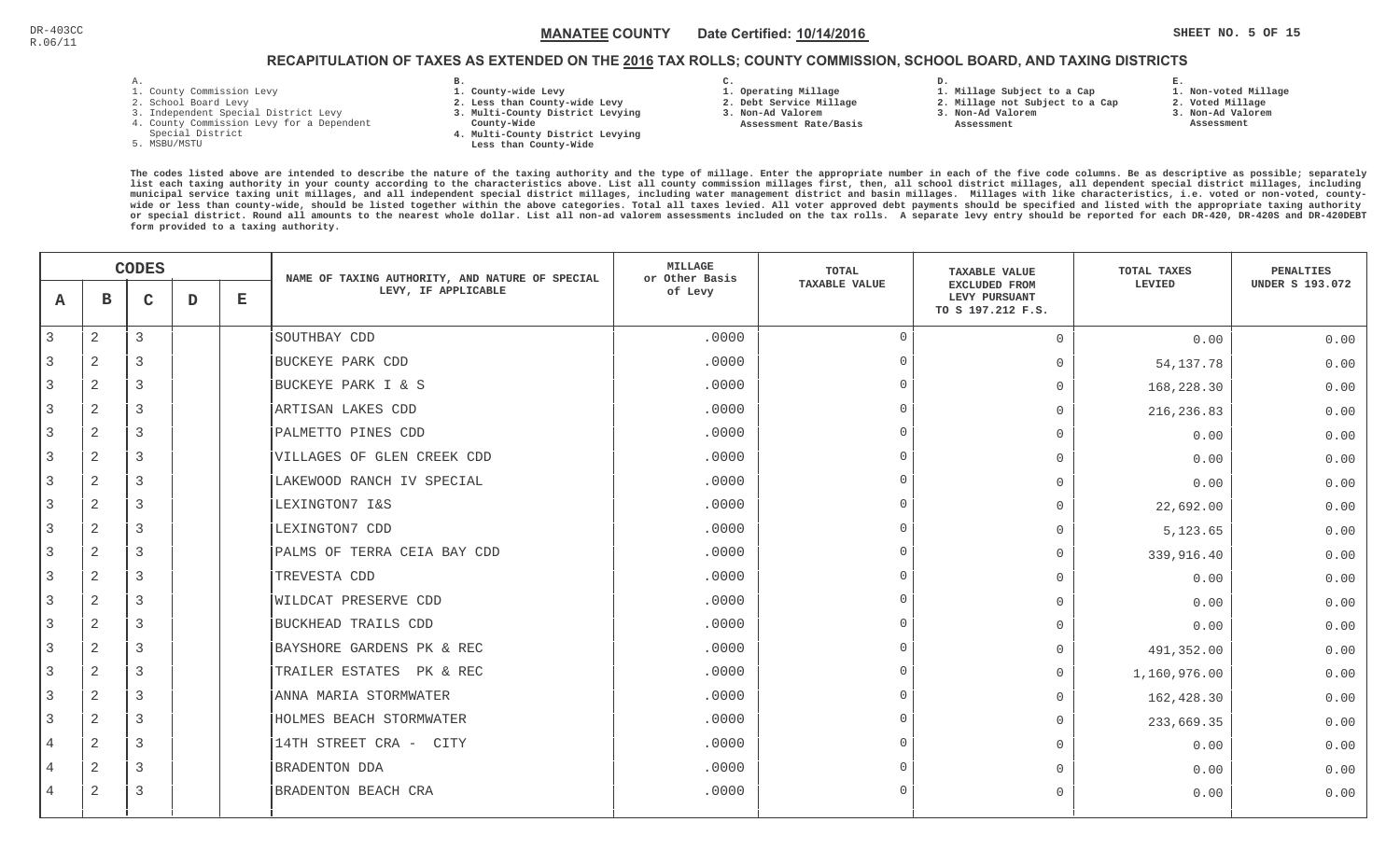# RECAPITULATION OF TAXES AS EXTENDED ON THE <u>2016</u> TAX ROLLS; COUNTY COMMISSION, SCHOOL BOARD, AND TAXING DISTRICTS

- 1. County Commission Levy
- 2. School Board Levy
- 3. Independent Special District Levy
- 4. County Commission Levy for a Dependent
- Special District
- 5. MSBU/MSTU
- **B. 1. County-wide Levy**
- **2. Less than County-wide Levy**
- **3. Multi-County District Levying**
- **County-Wide** 
	- **4. Multi-County District Levying Less than County-Wide**
- **C.**
- **1. Operating Millage**
- **2. Debt Service Millage 3. Non-Ad Valorem**
- **Assessment Rate/Basis**
- **2. Millage not Subject to a Cap**

**D.** 

**3. Non-Ad Valorem Assessment** 

**1. Millage Subject to a Cap**

**1. Non-voted Millage**

**E.**

- **2. Voted Millage**
- **3. Non-Ad Valorem**
- **Assessment**

|                | <b>CODES</b>   |                |   | NAME OF TAXING AUTHORITY, AND NATURE OF SPECIAL | <b>MILLAGE</b><br>or Other Basis | TOTAL   | <b>TAXABLE VALUE</b> | TOTAL TAXES                                                | PENALTIES |                        |
|----------------|----------------|----------------|---|-------------------------------------------------|----------------------------------|---------|----------------------|------------------------------------------------------------|-----------|------------------------|
| A              | в              | $\mathsf{C}$   | D | $\mathbf E$                                     | LEVY, IF APPLICABLE              | of Levy | <b>TAXABLE VALUE</b> | <b>EXCLUDED FROM</b><br>LEVY PURSUANT<br>TO S 197.212 F.S. | LEVIED    | <b>UNDER S 193.072</b> |
| 4              | $\mathbf{2}$   | 3              |   |                                                 | CENTRAL CRA-CITY OF BRADENTON    | .0000   | $\Omega$             | $\Omega$                                                   | 0.00      | 0.00                   |
|                | $\mathbf{2}$   | 3              |   |                                                 | SAN-PALMA CANAL DREDGING         | .0000   | $\cap$               | $\Omega$                                                   | 0.00      | 0.00                   |
|                | $\overline{2}$ | 3              |   |                                                 | CANAL DREDGING/HIGHLAND          | .0000   | $\cap$               | $\mathbf{0}$                                               | 0.00      | 0.00                   |
| $\overline{4}$ | 2              | 3              |   |                                                 | CANAL DREDGING/BOWLEES CRK C-1   | .0000   | $\Omega$             | $\Omega$                                                   | 0.00      | 0.00                   |
| $\overline{4}$ | $\overline{2}$ | 3              |   |                                                 | CANAL DREDGING/BOWLEES CRK C-2   | .0000   | $\cap$               | $\Omega$                                                   | 0.00      | 0.00                   |
| $\overline{4}$ | 2              | $\overline{3}$ |   |                                                 | CANAL DREDGING/BOWLEES CRK C-3   | .0000   | $\Omega$             | $\mathbf 0$                                                | 0.00      | 0.00                   |
|                | $\overline{2}$ | 3              |   |                                                 | CANAL DREDGING/BOWLEES CRK D-1   | .0000   | $\Omega$             | $\Omega$                                                   | 0.00      | 0.00                   |
| $\overline{4}$ | 2              | 3              |   |                                                 | CANAL DREDGING/BOWLEES CRK D-2   | .0000   | $\cap$               | $\Omega$                                                   | 0.00      | 0.00                   |
|                | $\overline{2}$ | 3              |   |                                                 | CANAL DREDGING/BOWLEES CRK E-1   | .0000   | $\cap$               | $\mathbf 0$                                                | 0.00      | 0.00                   |
| $\overline{4}$ | 2              | 3              |   |                                                 | CANAL DREDGING/BOWLEES CRK E-2   | .0000   | $\bigcap$            | $\Omega$                                                   | 0.00      | 0.00                   |
| $\overline{4}$ | 2              | 3              |   |                                                 | CANAL DREDGING/SUNNY SHORES      | .0000   | $\Omega$             | $\Omega$                                                   | 0.00      | 0.00                   |
| 4              | $\mathbf{2}$   | $\overline{3}$ |   |                                                 | BRYN MAWR CANAL DREDGING         | .0000   | $\Omega$             | $\Omega$                                                   | 0.00      | 0.00                   |
|                | 2              | 3              |   |                                                 | CORAL SHORES CANAL DREDGING      | .0000   | $\cap$               | $\Omega$                                                   | 42,708.04 | 0.00                   |
| $\overline{4}$ | 2              | 3              |   |                                                 | BAY COLONY CANAL DREDGING        | .0000   | $\cap$               | $\Omega$                                                   | 0.00      | 0.00                   |
|                | $\overline{2}$ | $\mathbf{3}$   |   |                                                 | BRA-WIN CANAL DREDGING           | .0000   | $\Omega$             | $\mathbf{0}$                                               | 2,671.26  | 0.00                   |
| 4              | $\overline{2}$ | 3              |   |                                                 | MANALEE CANAL DREDGING           | .0000   | $\cap$               | $\mathbf{0}$                                               | 0.00      | 0.00                   |
| $\overline{4}$ | $\overline{2}$ | 3              |   |                                                 | MCLEWIS BAYOU CANAL DREDGING     | .0000   | $\Omega$             | $\Omega$                                                   | 0.00      | 0.00                   |
| $\overline{4}$ | $\mathbf{2}$   | $\overline{3}$ |   |                                                 | WARNERS WEST CANAL DREDGING      | .0000   | $\Omega$             | $\Omega$                                                   | 2,267.10  | 0.00                   |
|                | 2              | 3              |   |                                                 | WARNERS EAST CANAL DREDGING      | .0000   | $\cap$               | $\Omega$                                                   | 2,720.52  | 0.00                   |
| $\overline{4}$ | $\overline{2}$ | 3              |   |                                                 | IBIS LAGOON                      | .0000   | $\cap$               | $\Omega$                                                   | 0.00      | 0.00                   |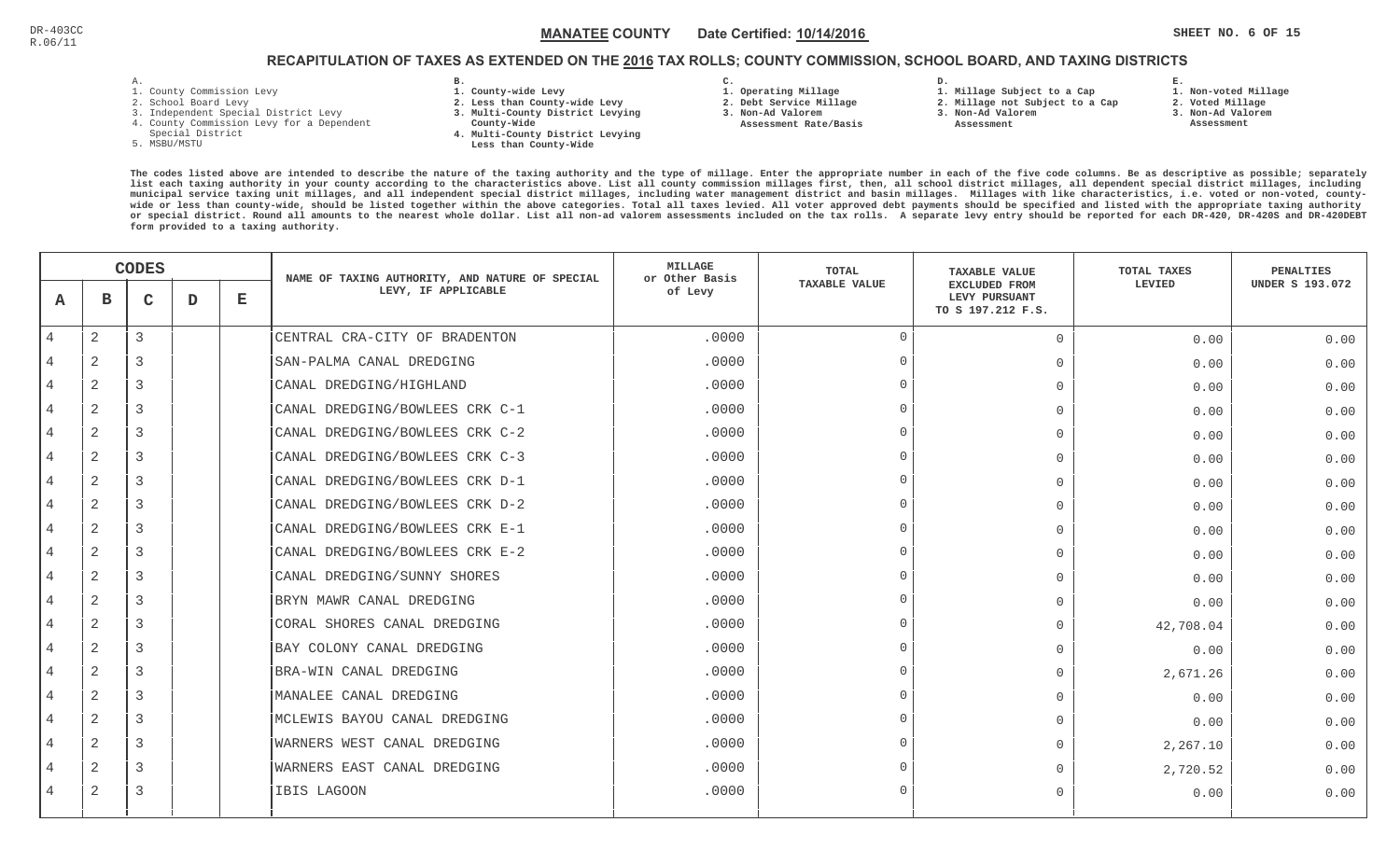**1. Non-voted Millage**

# RECAPITULATION OF TAXES AS EXTENDED ON THE <u>2016</u> TAX ROLLS; COUNTY COMMISSION, SCHOOL BOARD, AND TAXING DISTRICTS

| - |  |  |  |
|---|--|--|--|

- 1. County Commission Levy
- 2. School Board Levy
- 3. Independent Special District Levy
- 4. County Commission Levy for a Dependent
- Special District
- 5. MSBU/MSTU
- **B. 1. County-wide Levy**
- **2. Less than County-wide Levy**
- **3. Multi-County District Levying**
- **County-Wide**
- **4. Multi-County District Levying Less than County-Wide**
- **C. 3. Non-Ad Valorem**

**2. Debt Service Millage** 

 **Assessment Rate/Basis**

- **1. Operating Millage**
- **D. 1. Millage Subject to a Cap**
	- **2. Millage not Subject to a Cap3. Non-Ad Valorem**
		- **Assessment**
- **E.2. Voted Millage**
	- **3. Non-Ad Valorem**
	- **Assessment**

|                | <b>CODES</b>   |   |   | NAME OF TAXING AUTHORITY, AND NATURE OF SPECIAL | <b>MILLAGE</b><br>or Other Basis   | <b>TOTAL</b> | <b>TAXABLE VALUE</b> | TOTAL TAXES                                         | <b>PENALTIES</b> |                        |
|----------------|----------------|---|---|-------------------------------------------------|------------------------------------|--------------|----------------------|-----------------------------------------------------|------------------|------------------------|
| A              | в              | C | D | Е                                               | LEVY, IF APPLICABLE                | of Levy      | <b>TAXABLE VALUE</b> | EXCLUDED FROM<br>LEVY PURSUANT<br>TO S 197.212 F.S. | LEVIED           | <b>UNDER S 193.072</b> |
| 4              | $\mathbf{2}$   | 3 |   |                                                 | BAY DRIVE                          | .0000        | $\overline{0}$       | $\Omega$                                            | 0.00             | 0.00                   |
|                | 2              | 3 |   |                                                 | BAYVIEW SHORES #1                  | .0000        | $\overline{0}$       | $\overline{0}$                                      | 0.00             | 0.00                   |
| 4              | 2              | 3 |   |                                                 | BAYVIEW SHORES #2                  | .0000        | $\Omega$             | $\overline{0}$                                      | 0.00             | 0.00                   |
| $\overline{4}$ | $\mathbf{2}$   | 3 |   |                                                 | DRAINAGE - MEADOW LAKES            | .0000        | $\Omega$             | $\Omega$                                            | 0.00             | 0.00                   |
| 4              | 2              | 3 |   |                                                 | RUBONIA LIGHTING                   | .0000        | $\Omega$             | $\Omega$                                            | 4,721.60         | 0.00                   |
| 4              | 2              | 3 |   |                                                 | CAPE VISTA LIGHTING                | .0000        | $\Omega$             | $\Omega$                                            | 3,610.00         | 0.00                   |
| 4              | 2              | 3 |   |                                                 | GULF & BAY LIGHTING                | .0000        | $\Omega$             | $\Omega$                                            | 3,900.00         | 0.00                   |
| 4              | 2              | 3 |   |                                                 | PIC TOWN LIGHTING                  | .0000        | $\cap$               | $\Omega$                                            | 5,796.00         | 0.00                   |
| 4              | 2              | 3 |   |                                                 | HOLIDAY HEIGHTS LIGHTING           | .0000        | $\Omega$             | $\Omega$                                            | 8,229.45         | 0.00                   |
| $\overline{4}$ | 2              | 3 |   |                                                 | TROPICAL HARBOR LIGHTING           | .0000        | $\Omega$             | 0                                                   | 3,640.00         | 0.00                   |
| $\overline{4}$ | $\overline{2}$ | 3 |   |                                                 | SUNNY SHORES LIGHTING              | .0000        | $\Omega$             | $\Omega$                                            | 3,591.00         | 0.00                   |
| 4              | $\overline{a}$ | 3 |   |                                                 | SYLVAN OAKS LIGHTING               | .0000        | $\Omega$             | $\Omega$                                            | 9,576.00         | 0.00                   |
| 4              | $\mathbf{2}$   | 3 |   |                                                 | 29 APOLLO LAKE LIGHTING            | .0000        | $\Omega$             | $\Omega$                                            | 3,750.00         | 0.00                   |
|                | 2              | 3 |   |                                                 | 28TH AVE E LIGHTING                | .0000        | $\Omega$             | $\Omega$                                            | 5,304.00         | 0.00                   |
| 4              | 2              | 3 |   |                                                 | HERNANDO AVENUE LIGHTING           | .0000        | $\cap$               | $\Omega$                                            | 1,803.20         | 0.00                   |
| 4              | 2              | 3 |   |                                                 | LAKE PARK LIGHTING                 | .0000        | $\Omega$             | $\Omega$                                            | 4,221.00         | 0.00                   |
| $\overline{4}$ | 2              | 3 |   |                                                 | OAKWOOD LIGHTING                   | .0000        | $\Omega$             | $\Omega$                                            | 6,502.04         | 0.00                   |
| 4              | $\overline{2}$ | 3 |   |                                                 | <b>WASHINGTON GARDENS LIGHTING</b> | .0000        | $\Omega$             | $\Omega$                                            | 6,003.00         | 0.00                   |
| 4              | 2              | 3 |   |                                                 | GMD UNDERGROUND UTILITIES          | .0000        | $\Omega$             | $\Omega$                                            | 574, 235.55      | 0.00                   |
| $\overline{4}$ | 2              | 3 |   |                                                 | NEIGHBORHOOD UNDERGROUND UTIL      | .0000        | $\cap$               | $\Omega$                                            | 0.00             | 0.00                   |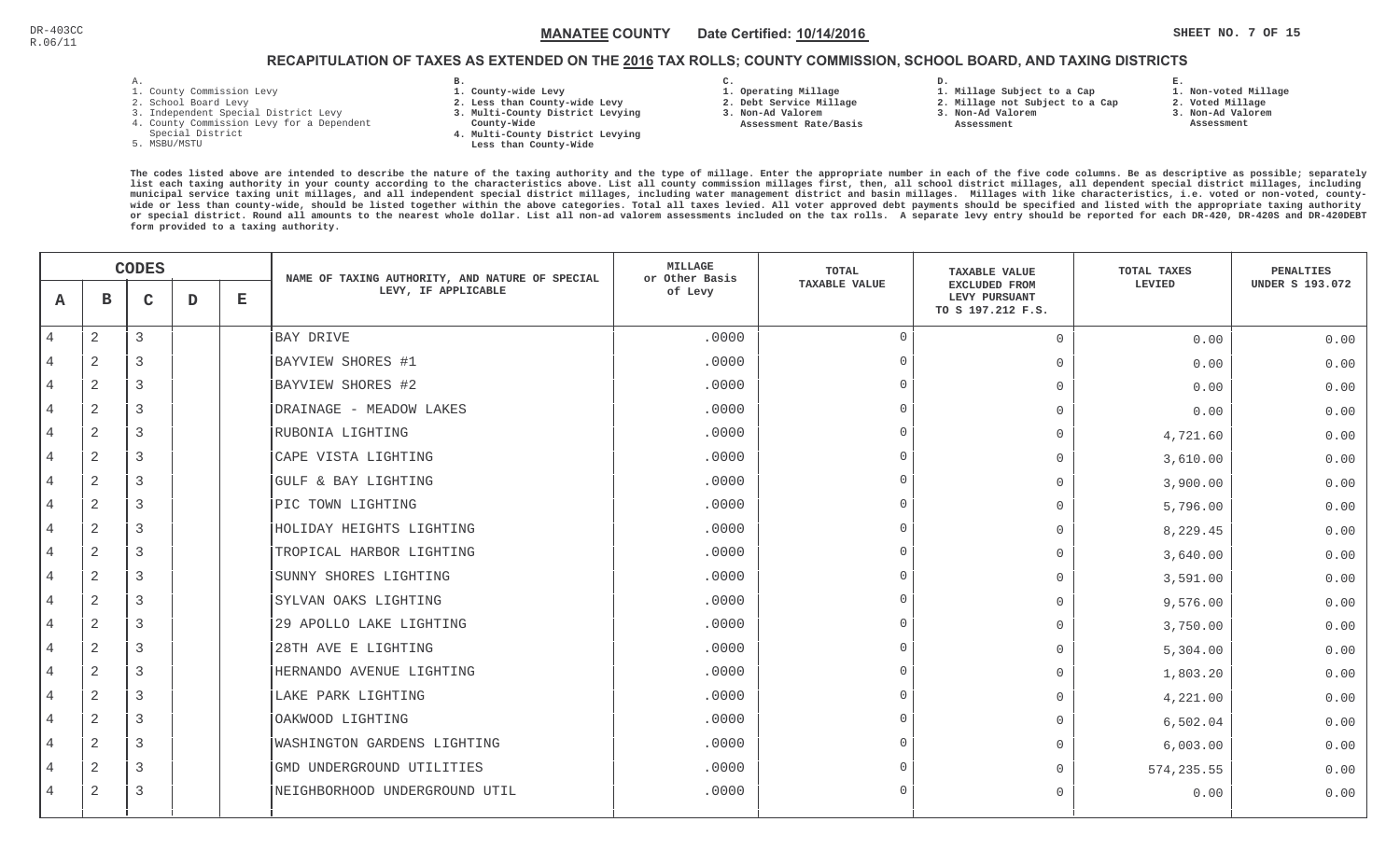**1. Non-voted Millage**

# RECAPITULATION OF TAXES AS EXTENDED ON THE <u>2016</u> TAX ROLLS; COUNTY COMMISSION, SCHOOL BOARD, AND TAXING DISTRICTS

- 1. County Commission Levy
- 2. School Board Levy
- 3. Independent Special District Levy
- 4. County Commission Levy for a Dependent
- Special District
- 5. MSBU/MSTU
- **B. 1. County-wide Levy**
- **2. Less than County-wide Levy**
- **3. Multi-County District Levying**
- **County-Wide**
- **4. Multi-County District Levying Less than County-Wide**
- **C. 3. Non-Ad Valorem**

**2. Debt Service Millage** 

 **Assessment Rate/Basis**

- **1. Operating Millage**
- **D. 1. Millage Subject to a Cap**
	- **2. Millage not Subject to a Cap3. Non-Ad Valorem**
	- **Assessment**
- 
- **3. Non-Ad Valorem**

**E.**

**2. Voted Millage Assessment**

|                | <b>CODES</b>   |                |   | NAME OF TAXING AUTHORITY, AND NATURE OF SPECIAL | MILLAGE<br>or Other Basis | TOTAL   | <b>TAXABLE VALUE</b> | TOTAL TAXES                                                | PENALTIES |                        |
|----------------|----------------|----------------|---|-------------------------------------------------|---------------------------|---------|----------------------|------------------------------------------------------------|-----------|------------------------|
| A              | в              | $\mathbf C$    | D | $\mathbf{E}$                                    | LEVY, IF APPLICABLE       | of Levy | <b>TAXABLE VALUE</b> | <b>EXCLUDED FROM</b><br>LEVY PURSUANT<br>TO S 197.212 F.S. | LEVIED    | <b>UNDER S 193.072</b> |
| $\overline{4}$ | 2              | $\mathbf{3}$   |   |                                                 | LOT CLEARING              | .0000   | $\Omega$             | $\overline{0}$                                             | 7,860.99  | 0.00                   |
|                | $\sqrt{2}$     | 3              |   |                                                 | NORTH COUNTY TIF          | .0000   | $\Omega$             | $\overline{0}$                                             | 0.00      | 0.00                   |
|                | 2              | 3              |   |                                                 | PALMETTO CRA              | .0000   | $\cap$               | $\Omega$                                                   | 0.00      | 0.00                   |
| $\overline{4}$ | 2              | $\overline{3}$ |   |                                                 | PALMA SOLA HEIGHTS        | .0000   | $\Omega$             | $\Omega$                                                   | 0.00      | 0.00                   |
| $\overline{4}$ | 2              | 3              |   |                                                 | <b>GULF TRAIL RANCHES</b> | .0000   | $\Omega$             | $\Omega$                                                   | 0.00      | 0.00                   |
| $\overline{4}$ | 2              | $\overline{3}$ |   |                                                 | CORTEZ GARDENS            | .0000   | $\cap$               | $\Omega$                                                   | 0.00      | 0.00                   |
| $\overline{4}$ | 2              | 3              |   |                                                 | CORTEZ GARDENS            | .0000   | $\Omega$             | $\mathbf 0$                                                | 0.00      | 0.00                   |
|                | $\overline{a}$ | 3              |   |                                                 | CORTEZ GARDENS            | .0000   |                      | $\overline{0}$                                             | 0.00      | 0.00                   |
|                | $\overline{a}$ | 3              |   |                                                 | CORTEZ GARDENS            | .0000   | $\cap$               | $\overline{0}$                                             | 0.00      | 0.00                   |
| $\overline{4}$ | 2              | 3              |   |                                                 | GULF TRAIL RANCHES        | .0000   | $\Omega$             | $\overline{0}$                                             | 0.00      | 0.00                   |
| $\overline{4}$ | 2              | $\overline{3}$ |   |                                                 | SUNNY LAKES ESTATES       | .0000   | $\Omega$             | $\Omega$                                                   | 0.00      | 0.00                   |
|                | $\overline{a}$ | $\overline{3}$ |   |                                                 | PINEHURST SUBD            | .0000   | $\Omega$             | $\Omega$                                                   | 0.00      | 0.00                   |
| $\overline{4}$ | 2              | 3              |   |                                                 | MCCOLLUMS LAKE I          | .0000   | $\cap$               | $\Omega$                                                   | 0.00      | 0.00                   |
|                | 2              | 3              |   |                                                 | CORTEZ GARDENS            | .0000   | $\cap$               | $\Omega$                                                   | 0.00      | 0.00                   |
| $\overline{4}$ | 2              | 3              |   |                                                 | CORTEZ GARDENS            | .0000   | $\cap$               | $\overline{0}$                                             | 0.00      | 0.00                   |
| 4              | 2              | 3              |   |                                                 | CORTEZ GARDENS            | .0000   | $\cap$               | $\Omega$                                                   | 0.00      | 0.00                   |
| $\overline{4}$ | $\overline{c}$ | 3              |   |                                                 | CORTEZ GARDENS            | .0000   | $\cap$               | $\overline{0}$                                             | 0.00      | 0.00                   |
| $\overline{4}$ | 2              | $\overline{3}$ |   |                                                 | CORTEZ GARDENS            | .0000   | $\Omega$             | $\mathbf{0}$                                               | 0.00      | 0.00                   |
|                | 2              | 3              |   |                                                 | HAZELHURST                | .0000   | $\Omega$             | $\bigcap$                                                  | 0.00      | 0.00                   |
| $\overline{4}$ | 2              | 3              |   |                                                 | 59TH AVE E                | .0000   | $\Omega$             | $\Omega$                                                   | 0.00      | 0.00                   |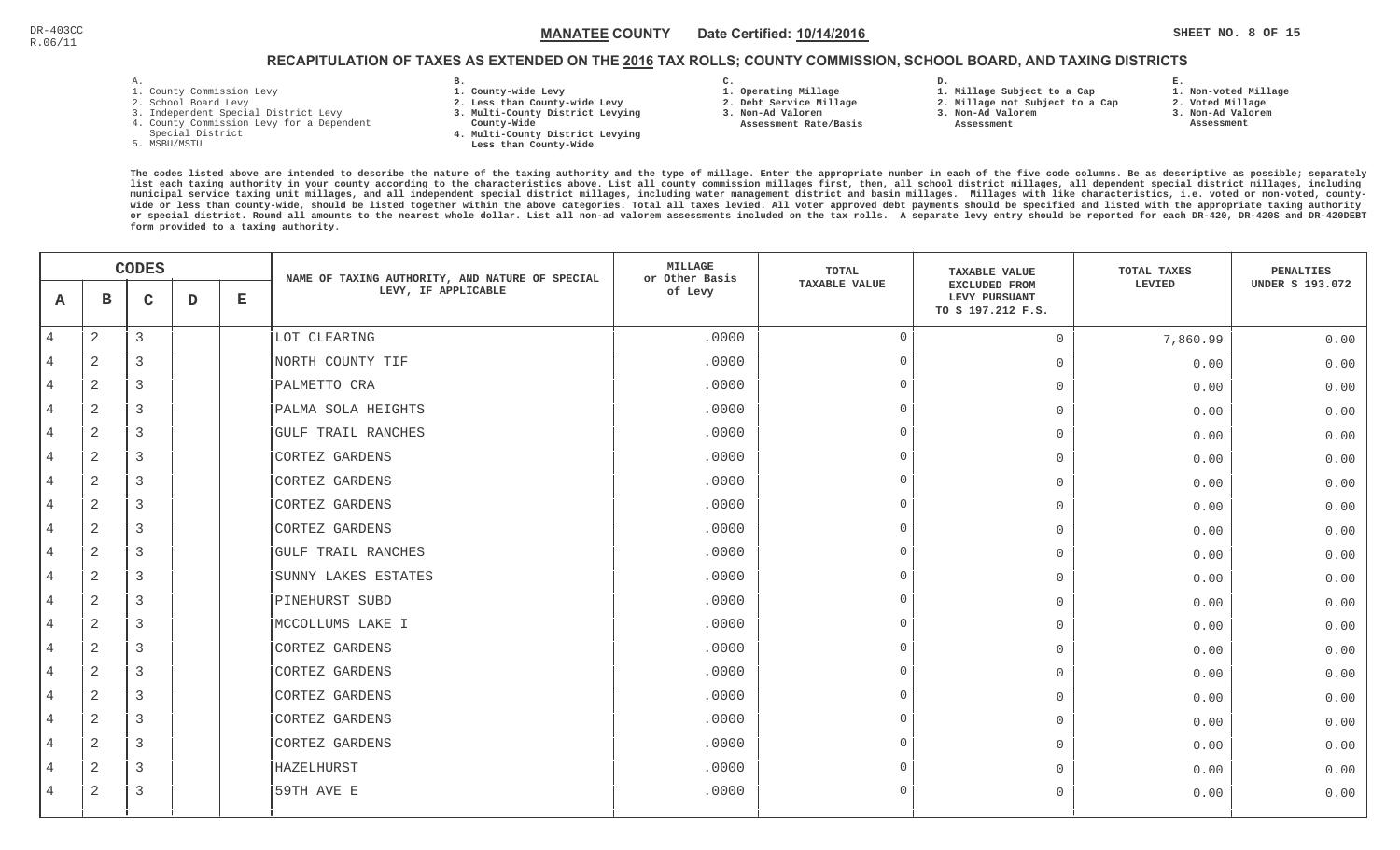# RECAPITULATION OF TAXES AS EXTENDED ON THE <u>2016</u> TAX ROLLS; COUNTY COMMISSION, SCHOOL BOARD, AND TAXING DISTRICTS

- 1. County Commission Levy
- 2. School Board Levy
- 3. Independent Special District Levy
- 4. County Commission Levy for a Dependent
- Special District
- 5. MSBU/MSTU
- **B. 1. County-wide Levy**
- **2. Less than County-wide Levy**
- **3. Multi-County District Levying**
- **County-Wide** 
	- **4. Multi-County District Levying Less than County-Wide**
- **C. 3. Non-Ad Valorem**

**2. Debt Service Millage** 

 **Assessment Rate/Basis**

- **1. Operating Millage**
- **1. Millage Subject to a Cap**

**D.** 

- **2. Millage not Subject to a Cap**
- **3. Non-Ad Valorem**
	- **Assessment**

**1. Non-voted Millage**

**E.**

- **2. Voted Millage**
- **3. Non-Ad Valorem**
- **Assessment**

|                | <b>CODES</b>   |              |   | NAME OF TAXING AUTHORITY, AND NATURE OF SPECIAL | <b>MILLAGE</b><br>or Other Basis | <b>TOTAL</b> | <b>TAXABLE VALUE</b> | TOTAL TAXES                                                | <b>PENALTIES</b> |                        |
|----------------|----------------|--------------|---|-------------------------------------------------|----------------------------------|--------------|----------------------|------------------------------------------------------------|------------------|------------------------|
| A              | в              | $\mathsf{C}$ | D | $\mathbf E$                                     | LEVY, IF APPLICABLE              | of Levy      | <b>TAXABLE VALUE</b> | <b>EXCLUDED FROM</b><br>LEVY PURSUANT<br>TO S 197.212 F.S. | LEVIED           | <b>UNDER S 193.072</b> |
| $\overline{4}$ | $\mathbf{2}$   | 3            |   |                                                 | LYNTHNOR RD/25TH ST E            | .0000        | $\overline{0}$       | $\circ$                                                    | 0.00             | 0.00                   |
| 4              | 2              | 3            |   |                                                 | MCCOLLUMS LAKE I                 | .0000        | $\Omega$             | $\overline{0}$                                             | 0.00             | 0.00                   |
| $\overline{4}$ | 2              | 3            |   |                                                 | MCCOLLUMS LAKE I                 | .0000        | $\Omega$             | $\overline{0}$                                             | 0.00             | 0.00                   |
| $\overline{4}$ | 2              | 3            |   |                                                 | MCCOLLUMS LAKE I                 | .0000        | $\Omega$             | $\Omega$                                                   | 0.00             | 0.00                   |
| $\overline{4}$ | $\overline{2}$ | 3            |   |                                                 | MCCOLLUMS LAKE I                 | .0000        | $\Omega$             | $\Omega$                                                   | 0.00             | 0.00                   |
| 4              | 2              | 3            |   |                                                 | MCCOLLUMS LAKE I                 | .0000        | $\Omega$             | $\Omega$                                                   | 0.00             | 0.00                   |
| 4              | 2              | 3            |   |                                                 | MCCOLLUMS LAKE I                 | .0000        | $\Omega$             | $\overline{0}$                                             | 0.00             | 0.00                   |
| 4              | $\overline{2}$ | 3            |   |                                                 | MCCOLLUMS LAKE I                 | .0000        | $\overline{0}$       | $\overline{0}$                                             | 0.00             | 0.00                   |
| 4              | 2              | 3            |   |                                                 | CORTEZ GARDENS                   | .0000        | $\Omega$             | $\overline{0}$                                             | 0.00             | 0.00                   |
| $\overline{4}$ | $\mathbf{2}$   | 3            |   |                                                 | CORTEZ GARDENS                   | .0000        | $\Omega$             | $\Omega$                                                   | 0.00             | 0.00                   |
| $\overline{4}$ | $\mathbf{2}$   | 3            |   |                                                 | MAGNOLIA MANOR                   | .0000        | $\Omega$             | $\Omega$                                                   | 0.00             | 0.00                   |
| 4              | 2              | 3            |   |                                                 | <b>WEST MEMPHIS</b>              | .0000        | $\Omega$             | $\Omega$                                                   | 0.00             | 0.00                   |
| $\overline{4}$ | $\mathbf{2}$   | 3            |   |                                                 | GREGORY ESTATES                  | .0000        | $\Omega$             | $\Omega$                                                   | 0.00             | 0.00                   |
| 4              | 2              | 3            |   |                                                 | MCCULLUM LAKE II                 | .0000        | $\cap$               | $\Omega$                                                   | 0.00             | 0.00                   |
| 4              | 2              | 3            |   |                                                 | BRACKS SPRINGS/OLSEN             | .0000        | $\Omega$             | $\overline{0}$                                             | 0.00             | 0.00                   |
| $\overline{4}$ | 2              | 3            |   |                                                 | MARLITA SUBD                     | .0000        | $\Omega$             | $\Omega$                                                   | 0.00             | 0.00                   |
| 4              | 2              | 3            |   |                                                 | DESEARS/BAYSHORE/KILBYS          | .0000        | $\Omega$             | $\Omega$                                                   | 0.00             | 0.00                   |
| 4              | 2              | 3            |   |                                                 | 15TH - 18TH ST W - #5069         | .0000        | $\Omega$             | $\Omega$                                                   | 0.00             | 0.00                   |
|                | 2              | 3            |   |                                                 | BRADEN RIVER RANCHETTES          | .0000        | $\Omega$             | $\Omega$                                                   | 0.00             | 0.00                   |
| 4              | 2              | 3            |   |                                                 | SPRING SUBD                      | .0000        | $\Omega$             | $\Omega$                                                   | 0.00             | 0.00                   |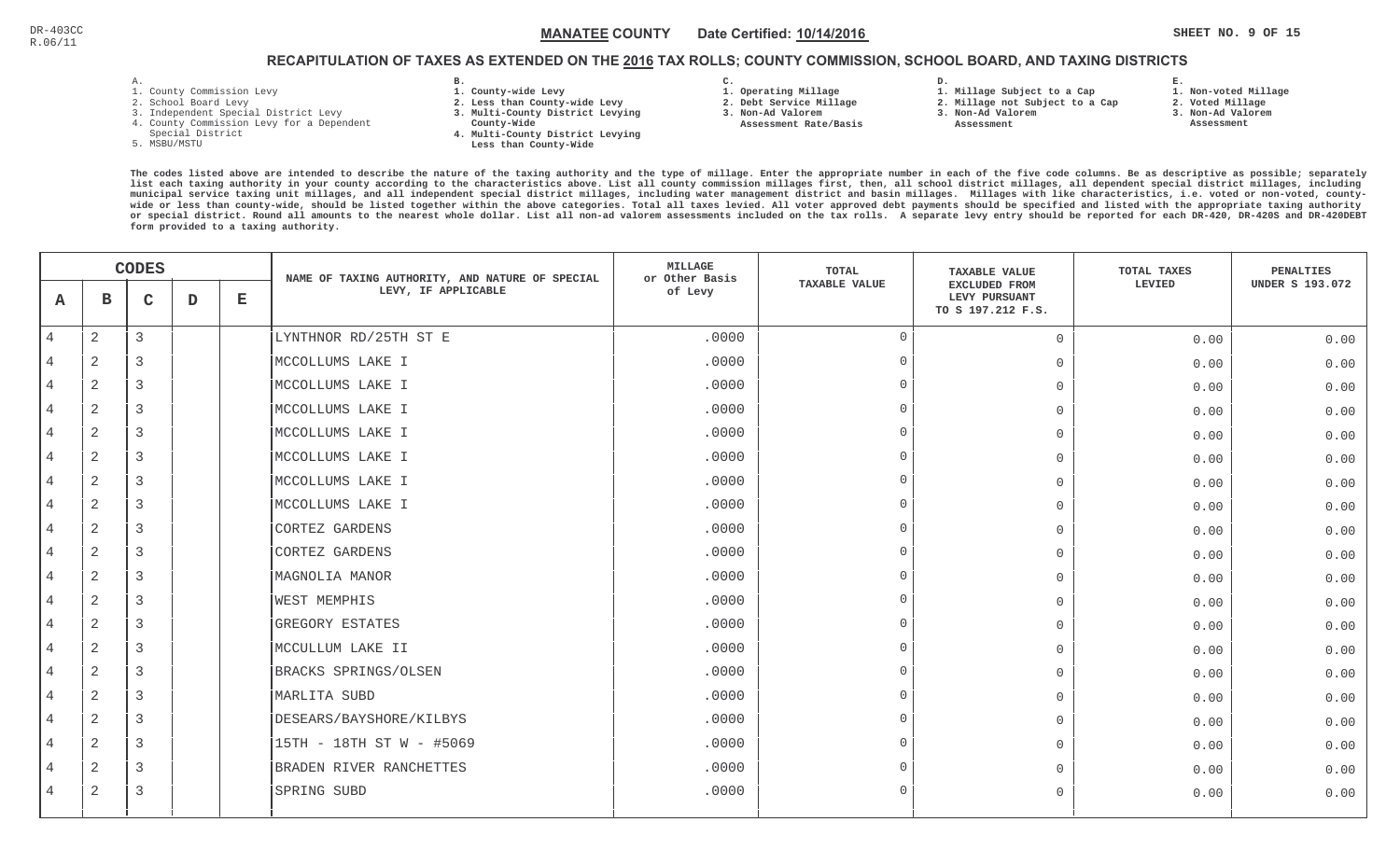## RECAPITULATION OF TAXES AS EXTENDED ON THE <u>2016</u> TAX ROLLS; COUNTY COMMISSION, SCHOOL BOARD, AND TAXING DISTRICTS

- 1. County Commission Levy
- 2. School Board Levy
- 3. Independent Special District Levy
- 4. County Commission Levy for a Dependent
- Special District
- 5. MSBU/MSTU
- **B. 1. County-wide Levy**
- **2. Less than County-wide Levy**
- **3. Multi-County District Levying**
- **County-Wide**
- **4. Multi-County District Levying Less than County-Wide**
- **C. 3. Non-Ad Valorem**

**2. Debt Service Millage** 

 **Assessment Rate/Basis**

- **1. Operating Millage**
- **1. Millage Subject to a Cap**

**D.** 

- **2. Millage not Subject to a Cap3. Non-Ad Valorem**
	- **Assessment**
- 
- **3. Non-Ad Valorem Assessment**

**E.**

**2. Voted Millage**

**1. Non-voted Millage**

|                | <b>CODES</b>   |              |             | NAME OF TAXING AUTHORITY, AND NATURE OF SPECIAL | MILLAGE<br>or Other Basis    | TOTAL   | <b>TAXABLE VALUE</b> | TOTAL TAXES                                                | PENALTIES |                        |
|----------------|----------------|--------------|-------------|-------------------------------------------------|------------------------------|---------|----------------------|------------------------------------------------------------|-----------|------------------------|
| A              | в              | $\mathsf{C}$ | $\mathbf D$ | $\mathbf E$                                     | LEVY, IF APPLICABLE          | of Levy | <b>TAXABLE VALUE</b> | <b>EXCLUDED FROM</b><br>LEVY PURSUANT<br>TO S 197.212 F.S. | LEVIED    | <b>UNDER S 193.072</b> |
| $\overline{4}$ | $\overline{a}$ | 3            |             |                                                 | <b>WINTER GARDENS</b>        | .0000   | $\overline{0}$       | $\Omega$                                                   | 0.00      | 0.00                   |
|                | 2              | 3            |             |                                                 | 21ST, 24TH ST, 27A, PALMETTO | .0000   | $\cap$               | $\overline{0}$                                             | 0.00      | 0.00                   |
| 4              | 2              | 3            |             |                                                 | PINEHURST SUBD               | .0000   |                      | $\Omega$                                                   | 0.00      | 0.00                   |
| $\overline{4}$ | 2              | 3            |             |                                                 | PALMA SOLA HEIGHTS II        | .0000   | $\cap$               | $\mathbf 0$                                                | 0.00      | 0.00                   |
| $\overline{4}$ | 2              | 3            |             |                                                 | ALOISE PARK                  | .0000   |                      | $\bigcap$                                                  | 0.00      | 0.00                   |
| $\overline{4}$ | 2              | 3            |             |                                                 | 54TH AVE DR W                | .0000   | $\Omega$             | $\Omega$                                                   | 0.00      | 0.00                   |
| 4              | 2              | 3            |             |                                                 | ORANGE RIDGE                 | .0000   | $\cap$               | $\bigcap$                                                  | 0.00      | 0.00                   |
| 4              | 2              | 3            |             |                                                 | 17TH ST W/CALOOSA DR         | .0000   |                      | $\mathbf 0$                                                | 0.00      | 0.00                   |
|                | $\overline{2}$ | 3            |             |                                                 | 59TH AVE DR W                | .0000   |                      | $\overline{0}$                                             | 0.00      | 0.00                   |
| 4              | 2              | 3            |             |                                                 | STEVENS SUB/RIVERSIDE TER    | .0000   |                      | $\overline{0}$                                             | 0.00      | 0.00                   |
| $\overline{4}$ | 2              | 3            |             |                                                 | MARINELAND                   | .0000   |                      | $\Omega$                                                   | 0.00      | 0.00                   |
| $\overline{4}$ | $\mathbf{2}$   | 3            |             |                                                 | LAUREL PK/SE HIGH SCHOOL     | .0000   | $\cap$               | $\Omega$                                                   | 0.00      | 0.00                   |
| $\overline{4}$ | 2              | 3            |             |                                                 | RIVERDALE SUBD               | .0000   | $\Omega$             | $\bigcap$                                                  | 0.00      | 0.00                   |
| 4              | 2              | 3            |             |                                                 | SAMOSET                      | .0000   | $\cap$               | $\Omega$                                                   | 0.00      | 0.00                   |
| 4              | 2              | 3            |             |                                                 | ONECO                        | .0000   |                      | $\mathbf 0$                                                | 0.00      | 0.00                   |
|                | 2              | 3            |             |                                                 | PALMETTO COUNTRY CLUB        | .0000   |                      | $\mathbf 0$                                                | 0.00      | 0.00                   |
| 4              | 2              | 3            |             |                                                 | LINGER LODGE                 | .0000   |                      | $\Omega$                                                   | 0.00      | 0.00                   |
| 4              | 2              | 3            |             |                                                 | <b>WASHINGTON PK</b>         | .0000   | $\cap$               | $\Omega$                                                   | 0.00      | 0.00                   |
| 4              | $\overline{2}$ | 3            |             |                                                 | 45TH ST E                    | .0000   | $\cap$               | $\Omega$                                                   | 0.00      | 0.00                   |
| 4              | 2              | 3            |             |                                                 | 24TH AVE E, PAL              | .0000   | $\cap$               | $\Omega$                                                   | 0.00      | 0.00                   |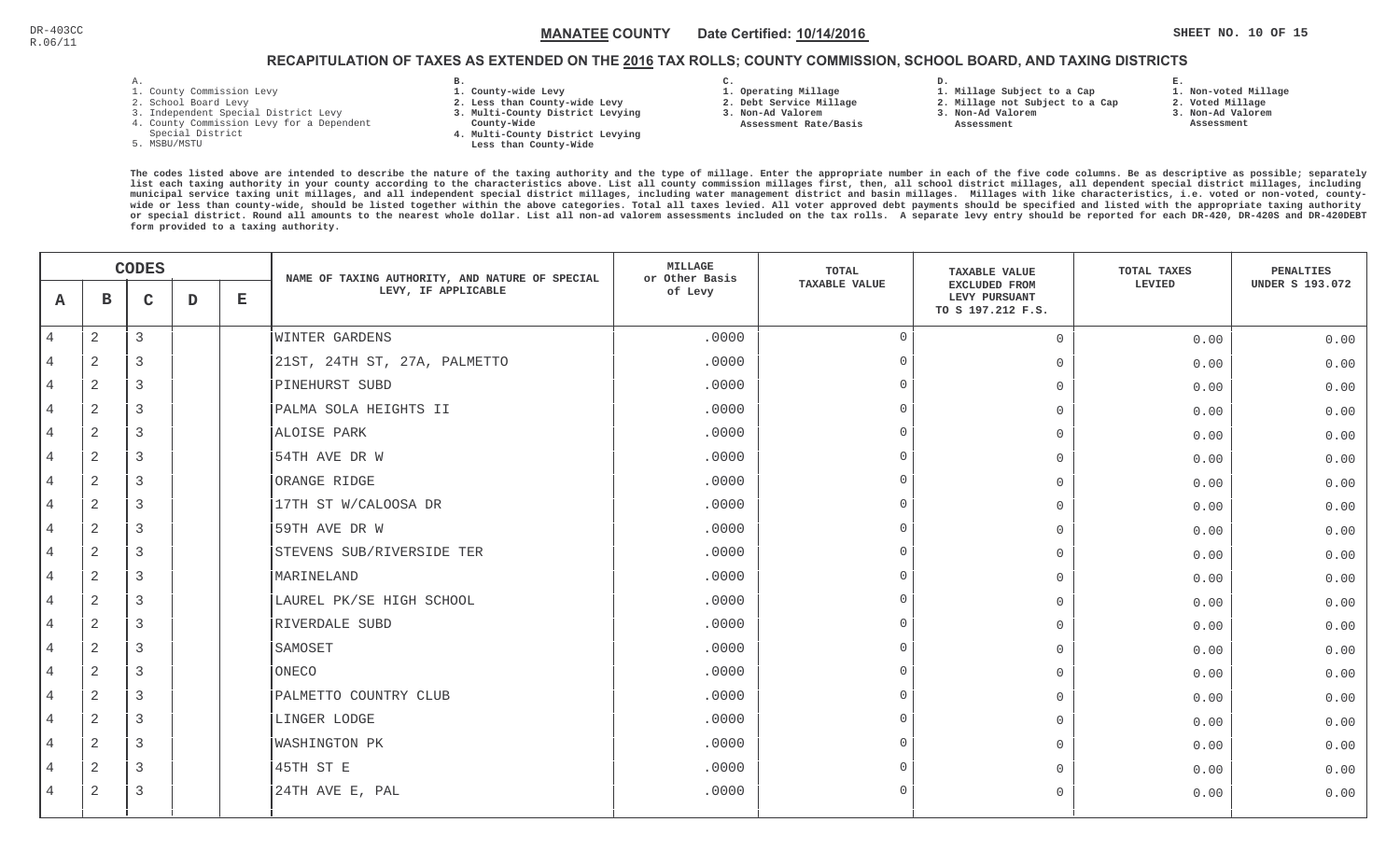## RECAPITULATION OF TAXES AS EXTENDED ON THE <u>2016</u> TAX ROLLS; COUNTY COMMISSION, SCHOOL BOARD, AND TAXING DISTRICTS

- 1. County Commission Levy
- 2. School Board Levy
- 3. Independent Special District Levy
- 4. County Commission Levy for a Dependent
- Special District
- 5. MSBU/MSTU
- **B. 1. County-wide Levy**
- **2. Less than County-wide Levy**
- **3. Multi-County District Levying**
- **County-Wide**
- **4. Multi-County District Levying Less than County-Wide**
- **C.**
- **1. Operating Millage**
- **2. Debt Service Millage 3. Non-Ad Valorem**
- **Assessment Rate/Basis**
- **2. Millage not Subject to a Cap**

**D.** 

**3. Non-Ad Valorem Assessment** 

**1. Millage Subject to a Cap**

**1. Non-voted Millage**

**E.**

- **2. Voted Millage**
- **3. Non-Ad Valorem**
- **Assessment**

|                | <b>CODES</b>   |                |             | NAME OF TAXING AUTHORITY, AND NATURE OF SPECIAL | <b>MILLAGE</b><br>or Other Basis | <b>TOTAL</b> | <b>TAXABLE VALUE</b> | TOTAL TAXES                                                | <b>PENALTIES</b> |                        |
|----------------|----------------|----------------|-------------|-------------------------------------------------|----------------------------------|--------------|----------------------|------------------------------------------------------------|------------------|------------------------|
| A              | $\mathbf B$    | C              | $\mathbf D$ | $\mathbf{E}$                                    | LEVY, IF APPLICABLE              | of Levy      | <b>TAXABLE VALUE</b> | <b>EXCLUDED FROM</b><br>LEVY PURSUANT<br>TO S 197.212 F.S. | LEVIED           | <b>UNDER S 193.072</b> |
| $\overline{4}$ | $\overline{2}$ | 3              |             |                                                 | ERIE ROAD                        | .0000        | $\overline{0}$       | $\circ$                                                    | 0.00             | 0.00                   |
|                | $\overline{2}$ | 3              |             |                                                 | 47TH ST WEST                     | .0000        | $\Omega$             | $\Omega$                                                   | 0.00             | 0.00                   |
| $\overline{4}$ | 2              | 3              |             |                                                 | GN BREEZE/7-8TH AV NW/58TH ST    | .0000        | $\Omega$             | $\circ$                                                    | 0.00             | 0.00                   |
| $\overline{4}$ | $\overline{2}$ | 3              |             |                                                 | CITRUS ACRES/58TH AV NW          | .0000        | $\cap$               | $\circ$                                                    | 0.00             | 0.00                   |
| 4              | $\overline{2}$ | 3              |             |                                                 | FOGARTY/2-4TH AV/36TH ST W       | .0000        | $\cap$               | $\overline{0}$                                             | 0.00             | 0.00                   |
| 4              | 2              | $\overline{3}$ |             |                                                 | FORT HAMER, OLD TAMPA RD         | .0000        | $\Omega$             | $\circ$                                                    | 0.00             | 0.00                   |
|                | $\overline{2}$ | 3              |             |                                                 | 39TH ST E                        | .0000        | $\cap$               | $\Omega$                                                   | 0.00             | 0.00                   |
| $\overline{4}$ | $\overline{2}$ | 3              |             |                                                 | EL WAY                           | .0000        | $\cap$               | $\mathbf 0$                                                | 0.00             | 0.00                   |
|                | $\overline{2}$ | 3              |             |                                                 | REX ROAD                         | .0000        | $\cap$               | $\Omega$                                                   | 12,336.87        | 0.00                   |
|                | 2              | 3              |             |                                                 | 28TH ST CT PAVING                | .0000        | $\Omega$             | $\mathbf 0$                                                | 3,625.83         | 0.00                   |
| 4              | $\overline{2}$ | 3              |             |                                                 | 35TH AVE W PAVING                | .0000        | $\Omega$             | $\overline{0}$                                             | 0.00             | 0.00                   |
| $\overline{4}$ | 2              | $\overline{3}$ |             |                                                 | MAR-LEE ACRES PAVING             | .0000        | $\Omega$             | $\Omega$                                                   | 0.00             | 0.00                   |
| $\overline{4}$ | $\overline{2}$ | $\overline{3}$ |             |                                                 | POMELLO PARK PAVING              | .0000        | $\Omega$             | $\overline{0}$                                             | 939.66           | 0.00                   |
|                | $\overline{2}$ | 3              |             |                                                 | SHELL BEACH PAVING               | .0000        | $\Omega$             | $\mathbf 0$                                                | 0.00             | 0.00                   |
| $\overline{4}$ | 2              | 3              |             |                                                 | MEMPHIS ROAD PAVING              | .0000        | $\cap$               | $\overline{0}$                                             | 0.00             | 0.00                   |
|                | 2              | 3              |             |                                                 | 44TH AVE E PAVING                | .0000        | $\cap$               | $\mathbf 0$                                                | 0.00             | 0.00                   |
| $\overline{4}$ | $\overline{2}$ | 3              |             |                                                 | 35TH STREET E PAVING             | .0000        | $\Omega$             | $\overline{0}$                                             | 2,556.31         | 0.00                   |
| 4              | 2              | 3              |             |                                                 | TROPICAL SHORES PAVING           | .0000        | $\Omega$             | $\Omega$                                                   | 314.37           | 0.00                   |
| $\overline{4}$ | $\overline{2}$ | 3              |             |                                                 | 45TH AVE DR E PAVING             | .0000        | $\cap$               | $\Omega$                                                   | 0.00             | 0.00                   |
| 4              | $\overline{2}$ | 3              |             |                                                 | POMELLO PARK SEC 20 PAVING       | .0000        | $\Omega$             | $\Omega$                                                   | 2,175.11         | 0.00                   |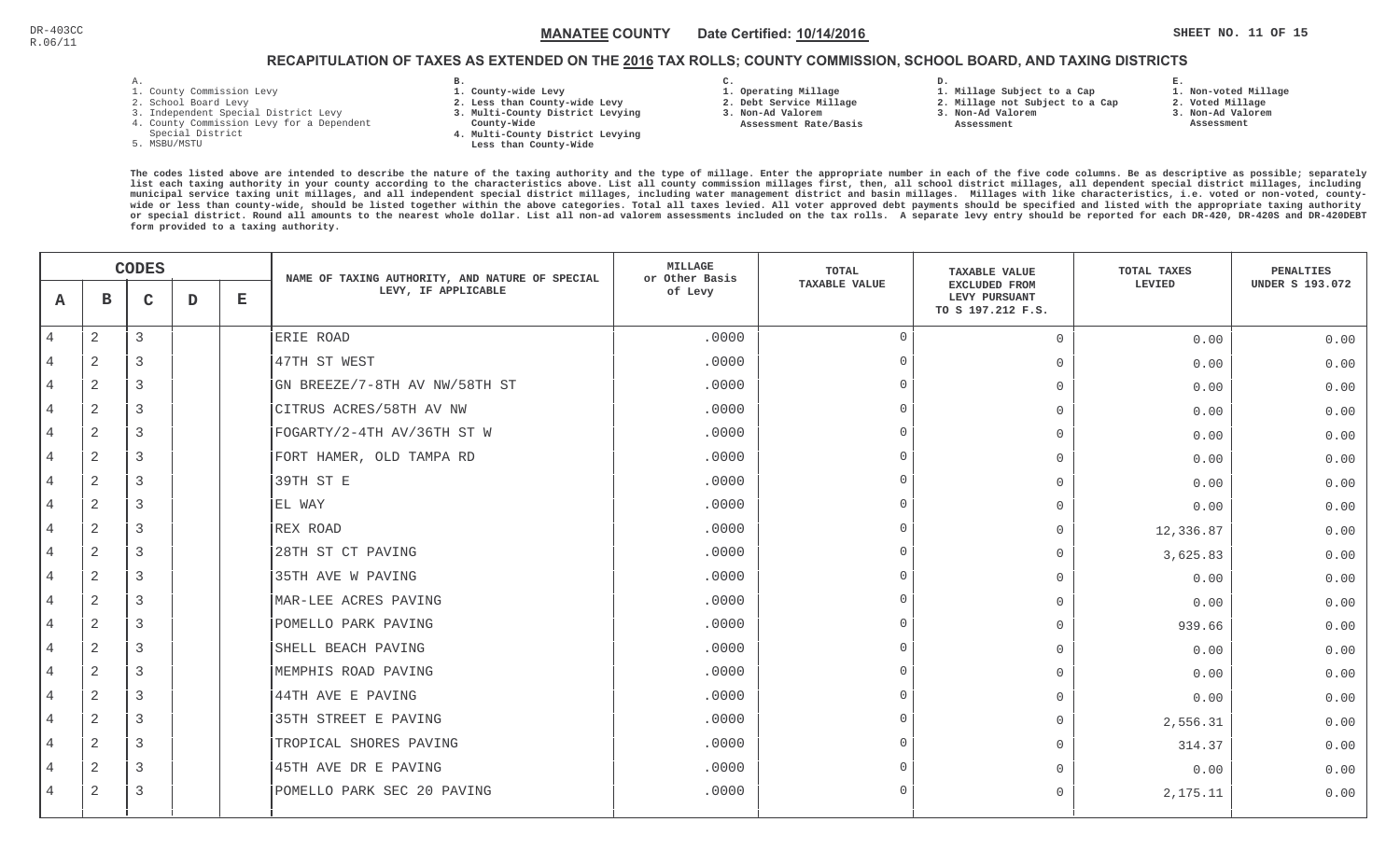## RECAPITULATION OF TAXES AS EXTENDED ON THE <u>2016</u> TAX ROLLS; COUNTY COMMISSION, SCHOOL BOARD, AND TAXING DISTRICTS

- 1. County Commission Levy
- 2. School Board Levy
- 3. Independent Special District Levy
- 4. County Commission Levy for a Dependent
- Special District
- 5. MSBU/MSTU
- **B. 1. County-wide Levy**
- **2. Less than County-wide Levy**
- **3. Multi-County District Levying**
- **County-Wide**
- **4. Multi-County District Levying Less than County-Wide**
- **C. 3. Non-Ad Valorem**

**2. Debt Service Millage** 

 **Assessment Rate/Basis**

- **1. Operating Millage**
- **1. Millage Subject to a Cap**

**D.** 

- **2. Millage not Subject to a Cap3. Non-Ad Valorem**
	- **Assessment**
- -

**E.**

 **3. Non-Ad Valorem Assessment**

 **1. Non-voted Millage2. Voted Millage**

|                |                | <b>CODES</b>   |   |             | NAME OF TAXING AUTHORITY, AND NATURE OF SPECIAL | MILLAGE<br>or Other Basis | <b>TOTAL</b>         | <b>TAXABLE VALUE</b>                                       | TOTAL TAXES | PENALTIES              |
|----------------|----------------|----------------|---|-------------|-------------------------------------------------|---------------------------|----------------------|------------------------------------------------------------|-------------|------------------------|
| A              | в              | $\mathsf{C}$   | D | $\mathbf E$ | LEVY, IF APPLICABLE                             | of Levy                   | <b>TAXABLE VALUE</b> | <b>EXCLUDED FROM</b><br>LEVY PURSUANT<br>TO S 197.212 F.S. | LEVIED      | <b>UNDER S 193.072</b> |
| $\overline{4}$ | 2              | 3              |   |             | POMELLO PARK SEC 21 PAVING                      | .0000                     | $\Omega$             | $\overline{0}$                                             | 3,180.70    | 0.00                   |
|                | $\overline{2}$ | 3              |   |             | 84TH ST NW PAVING                               | .0000                     | $\cap$               | $\Omega$                                                   | 716.03      | 0.00                   |
| 4              | 2              | 3              |   |             | 29TH ST W PAVING                                | .0000                     | $\Omega$             | $\Omega$                                                   | 366.92      | 0.00                   |
| 4              | 2              | 3              |   |             | 24TH AVE E PAVING                               | .0000                     | $\Omega$             | $\Omega$                                                   | 1,679.26    | 0.00                   |
| 4              | $\overline{2}$ | 3              |   |             | 29TH ST E PAVING                                | .0000                     | $\cap$               | $\mathbf 0$                                                | 15,336.23   | 0.00                   |
| 4              | $\overline{2}$ | 3              |   |             | 35TH AVE DR W PAVING                            | .0000                     | $\Omega$             | $\Omega$                                                   | 1,749.95    | 0.00                   |
| 4              | 2              | 3              |   |             | 55TH AVE E PAVING                               | .0000                     | $\cap$               | $\Omega$                                                   | 4,166.82    | 0.00                   |
| 4              | $\overline{c}$ | 3              |   |             | BRAD VILLAGE PHASE A                            | .0000                     | $\cap$               | $\mathbf{0}$                                               | 0.00        | 0.00                   |
| 4              | $\overline{2}$ | 3              |   |             | BRADENTON VILLAGE PHASE B                       | .0000                     | $\cap$               | $\mathbf{0}$                                               | 0.00        | 0.00                   |
| 4              | 2              | 3              |   |             | REGENCY OAKS RECLAIMED WATER                    | .0000                     | $\cap$               | $\overline{0}$                                             | 0.00        | 0.00                   |
| 4              | 2              | 3              |   |             | SAN REMO SHORES RECLAIMED WTR                   | .0000                     | $\Omega$             | $\Omega$                                                   | 0.00        | 0.00                   |
| 4              | $\mathbf{2}$   | $\overline{3}$ |   |             | COUNTRY MEADOWS RECLAIMED WTR                   | .0000                     | $\Omega$             | $\Omega$                                                   | 0.00        | 0.00                   |
| 4              | 2              | 3              |   |             | SUNNY SHORES/SAGAMORE EST                       | .0000                     | $\cap$               | $\mathbf{0}$                                               | 0.00        | 0.00                   |
| 4              | 2              | 3              |   |             | PALMA SOLA/BAYVIEW GROVES                       | .0000                     | $\cap$               | $\Omega$                                                   | 0.00        | 0.00                   |
| 4              | 2              | 3              |   |             | MOCKINGBIRD/PALM ACRES/SE                       | .0000                     | $\cap$               | $\mathbf{0}$                                               | 0.00        | 0.00                   |
|                | $\overline{2}$ | 3              |   |             | <b>WEST MEMPHIS</b>                             | .0000                     | $\cap$               | $\mathbf{0}$                                               | 0.00        | 0.00                   |
| 4              | 2              | 3              |   |             | ELLENTON PHASE I-A                              | .0000                     | $\Omega$             | $\mathbf{0}$                                               | 0.00        | 0.00                   |
| 4              | 2              | 3              |   |             | MARINELAND                                      | .0000                     | $\Omega$             | $\Omega$                                                   | 0.00        | 0.00                   |
| 4              | 2              | $\overline{3}$ |   |             | ORANGE RIDGE                                    | .0000                     | $\cap$               | $\Omega$                                                   | 0.00        | 0.00                   |
| 4              | 2              | 3              |   |             | DESEARS/BAYSHORE AREA                           | .0000                     | $\cap$               | $\Omega$                                                   | 0.00        | 0.00                   |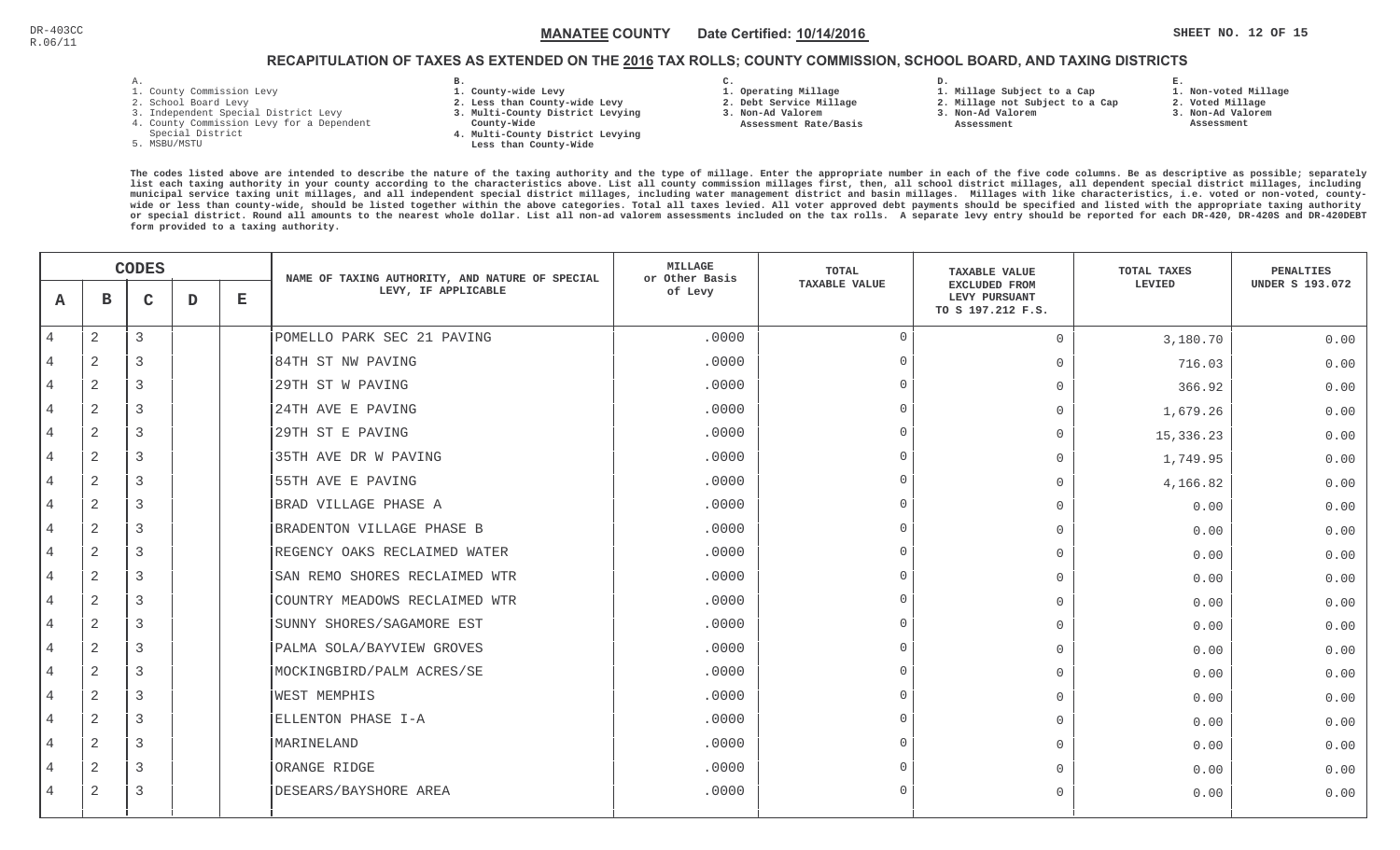## RECAPITULATION OF TAXES AS EXTENDED ON THE <u>2016</u> TAX ROLLS; COUNTY COMMISSION, SCHOOL BOARD, AND TAXING DISTRICTS

- 1. County Commission Levy
- 2. School Board Levy
- 3. Independent Special District Levy
- 4. County Commission Levy for a Dependent
- Special District
- 5. MSBU/MSTU
- **B. 1. County-wide Levy**
- **2. Less than County-wide Levy**
- **3. Multi-County District Levying**
- **County-Wide** 
	- **4. Multi-County District Levying Less than County-Wide**

**C.** 

**3. Non-Ad Valorem Assessment Rate/Basis**

- **1. Operating Millage 2. Debt Service Millage**
- **1. Millage Subject to a Cap**

**D.** 

- **2. Millage not Subject to a Cap**
- **3. Non-Ad Valorem**
	- **Assessment**

**1. Non-voted Millage**

**E.**

- **2. Voted Millage**
- **3. Non-Ad Valorem**
- **Assessment**

|                | <b>CODES</b>   |   |             | NAME OF TAXING AUTHORITY, AND NATURE OF SPECIAL | MILLAGE<br>or Other Basis        | <b>TOTAL</b>                    | <b>TAXABLE VALUE</b> | TOTAL TAXES                                                | PENALTIES |                        |
|----------------|----------------|---|-------------|-------------------------------------------------|----------------------------------|---------------------------------|----------------------|------------------------------------------------------------|-----------|------------------------|
| A              | в              | C | $\mathbf D$ | Е                                               | LEVY, IF APPLICABLE              | <b>TAXABLE VALUE</b><br>of Levy |                      | <b>EXCLUDED FROM</b><br>LEVY PURSUANT<br>TO S 197.212 F.S. | LEVIED    | <b>UNDER S 193.072</b> |
| $\overline{4}$ | $\sqrt{2}$     | 3 |             |                                                 | SAMOSET                          | .0000                           | $\overline{0}$       | $\mathbf 0$                                                | 0.00      | 0.00                   |
| 4              | $\overline{2}$ | 3 |             |                                                 | ONECO                            | .0000                           | $\Omega$             | $\mathbf 0$                                                | 0.00      | 0.00                   |
| 4              | $\overline{2}$ | 3 |             |                                                 | ROCKY BLUFF                      | .0000                           | $\Omega$             | $\circ$                                                    | 0.00      | 0.00                   |
| $\overline{4}$ | 2              | 3 |             |                                                 | 301 INDUSTRIAL                   | .0000                           | $\Omega$             | $\Omega$                                                   | 0.00      | 0.00                   |
| $\overline{4}$ | 2              | 3 |             |                                                 | <b>WASHINGTON PARK/TALLEVAST</b> | .0000                           | $\Omega$             | $\mathbf 0$                                                | 0.00      | 0.00                   |
| $\overline{4}$ | $\overline{2}$ | 3 |             |                                                 | LINGER LODGE                     | .0000                           | $\Omega$             | $\mathbf 0$                                                | 0.00      | 0.00                   |
| 4              | 2              | 3 |             |                                                 | PALMETTO                         | .0000                           | $\Omega$             | $\Omega$                                                   | 0.00      | 0.00                   |
| $\overline{4}$ | 2              | 3 |             |                                                 | BAY COLONY                       | .0000                           | $\cap$               | $\mathbf 0$                                                | 0.00      | 0.00                   |
| 4              | $\overline{2}$ | 3 |             |                                                 | <b>WOODLAWN LAKES</b>            | .0000                           | $\Omega$             | $\overline{0}$                                             | 0.00      | 0.00                   |
| 4              | $\overline{2}$ | 3 |             |                                                 | RIVERDALE SUBD                   | .0000                           | $\Omega$             | $\mathbf 0$                                                | 0.00      | 0.00                   |
| 4              | $\sqrt{2}$     | 3 |             |                                                 | MARLITA SUBD                     | .0000                           | $\cap$               | $\mathbf 0$                                                | 0.00      | 0.00                   |
| $\overline{4}$ | 2              | 3 |             |                                                 | 60TH AVE W                       | .0000                           | $\Omega$             | $\Omega$                                                   | 0.00      | 0.00                   |
| $\overline{4}$ | 2              | 3 |             |                                                 | 51ST AVE E                       | .0000                           | $\Omega$             | $\mathbf 0$                                                | 0.00      | 0.00                   |
| 4              | 2              | 3 |             |                                                 | MAR-LEE ACRES SEWER              | .0000                           | $\Omega$             | $\Omega$                                                   | 0.00      | 0.00                   |
| 4              | 2              | 3 |             |                                                 | LYCHEE ACRES SEWER               | .0000                           | $\Omega$             | $\mathbf 0$                                                | 0.00      | 0.00                   |
|                | $\overline{2}$ | 3 |             |                                                 | 21ST STREET W SEWER              | .0000                           | $\cap$               | $\overline{0}$                                             | 0.00      | 0.00                   |
| 4              | $\overline{2}$ | 3 |             |                                                 | 22ND STREET W SEWER              | .0000                           | $\Omega$             | $\overline{0}$                                             | 0.00      | 0.00                   |
| 4              | 2              | 3 |             |                                                 | 33RD STREET W SEWER              | .0000                           | $\cap$               | $\mathbf{0}$                                               | 2,504.88  | 0.00                   |
| $\overline{4}$ | 2              | 3 |             |                                                 | TROPICAL SHORES SEWER            | .0000                           | $\Omega$             | $\Omega$                                                   | 197.65    | 0.00                   |
| 4              | 2              | 3 |             |                                                 | 98TH AVE E (PARRISH) SEWER       | .0000                           | $\Omega$             | $\mathbf 0$                                                | 0.00      | 0.00                   |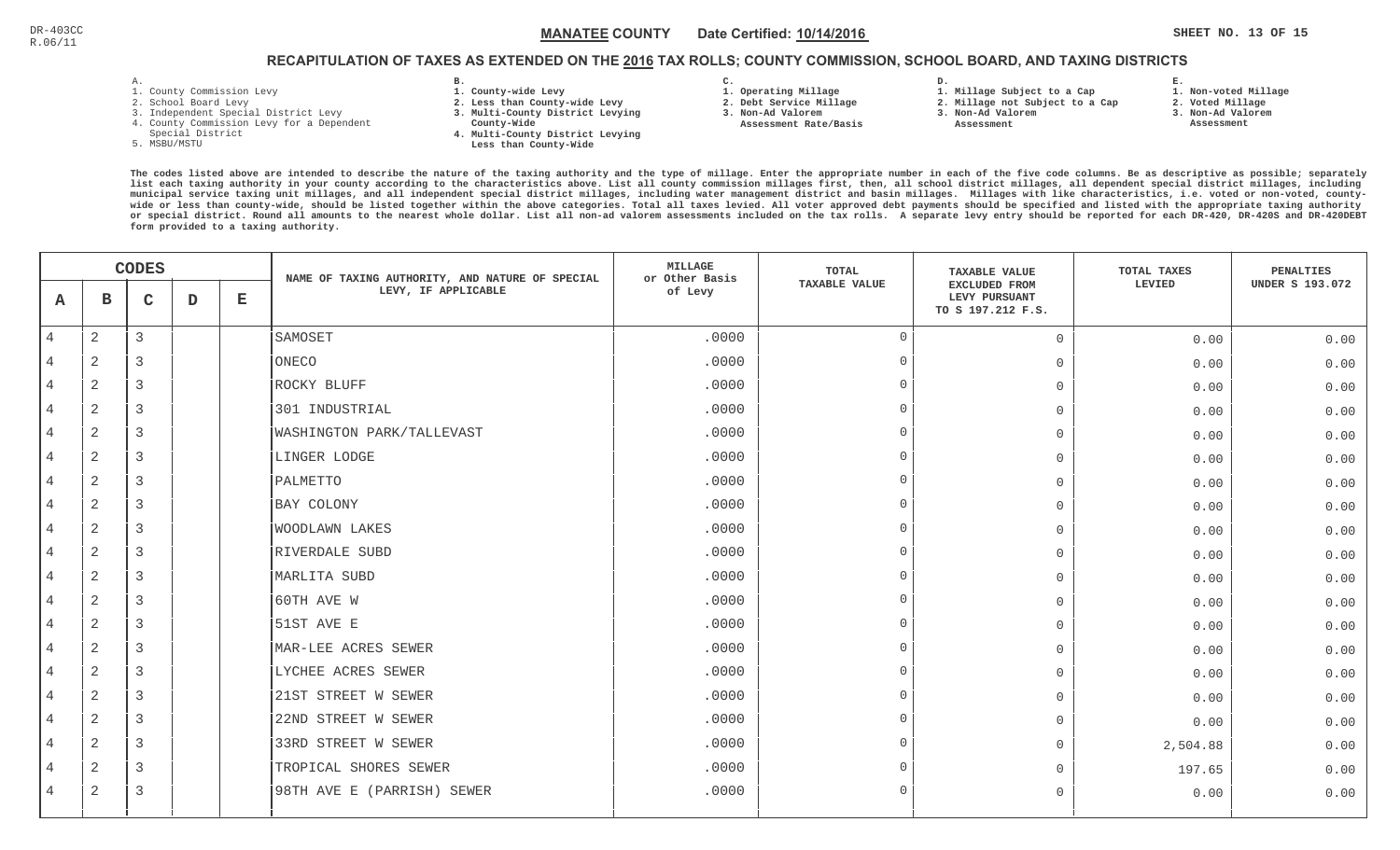## RECAPITULATION OF TAXES AS EXTENDED ON THE <u>2016</u> TAX ROLLS; COUNTY COMMISSION, SCHOOL BOARD, AND TAXING DISTRICTS

- 1. County Commission Levy
- 2. School Board Levy
- 3. Independent Special District Levy
- 4. County Commission Levy for a Dependent
- Special District
- 5. MSBU/MSTU
- **B. 1. County-wide Levy**
- **2. Less than County-wide Levy**
- **3. Multi-County District Levying**
- **County-Wide** 
	- **4. Multi-County District Levying Less than County-Wide**
- **C. 3. Non-Ad Valorem**

**2. Debt Service Millage** 

 **Assessment Rate/Basis**

- **1. Operating Millage**
- **1. Millage Subject to a Cap**

**D.** 

- **2. Millage not Subject to a Cap**
- **3. Non-Ad Valorem**
	- **Assessment**

**1. Non-voted Millage**

**E.**

- **2. Voted Millage**
- **3. Non-Ad Valorem**
- **Assessment**

|                | <b>CODES</b>   |              |   | NAME OF TAXING AUTHORITY, AND NATURE OF SPECIAL | MILLAGE<br>or Other Basis       | <b>TOTAL</b>                    | <b>TAXABLE VALUE</b> | TOTAL TAXES                                         | <b>PENALTIES</b> |                        |
|----------------|----------------|--------------|---|-------------------------------------------------|---------------------------------|---------------------------------|----------------------|-----------------------------------------------------|------------------|------------------------|
| A              | в              | $\mathsf{C}$ | D | $\mathbf E$                                     | LEVY, IF APPLICABLE             | <b>TAXABLE VALUE</b><br>of Levy |                      | EXCLUDED FROM<br>LEVY PURSUANT<br>TO S 197.212 F.S. | LEVIED           | <b>UNDER S 193.072</b> |
| $\overline{4}$ | $\mathbf{2}$   | 3            |   |                                                 | SUNKIST ACRES SEWER             | .0000                           | $\Omega$             | $\mathbf{0}$                                        | 1,812.56         | 0.00                   |
|                | $\overline{2}$ | 3            |   |                                                 | 29TH ST E SEWER                 | .0000                           | $\cap$               | $\mathbf{0}$                                        | 679.72           | 0.00                   |
| 4              | 2              | 3            |   |                                                 | 84TH ST NW SEWER                | .0000                           | $\bigcap$            | $\mathbf{0}$                                        | 1,019.58         | 0.00                   |
| 4              | 2              | 3            |   |                                                 | 29TH ST W SEWER                 | .0000                           | $\Omega$             | $\Omega$                                            | 679.72           | 0.00                   |
| $\overline{4}$ | $\overline{2}$ | 3            |   |                                                 | PEACOCK LANE SEWER              | .0000                           | $\Omega$             | $\mathbf 0$                                         | 2,023.18         | 0.00                   |
| 4              | $\overline{2}$ | 3            |   |                                                 | 87TH STCT AND 89TH ST NW SEWER  | .0000                           | $\Omega$             | $\Omega$                                            | 2,312.24         | 0.00                   |
| 4              | 2              | 3            |   |                                                 | ANGELA MARIA RD SEWER           | .0000                           | $\Omega$             | $\mathbf{0}$                                        | 0.00             | 0.00                   |
| 4              | 2              | 3            |   |                                                 | <b>WINTERLAND ESTATES SEWER</b> | .0000                           | $\cap$               | $\Omega$                                            | 14,162.40        | 0.00                   |
| 4              | $\overline{2}$ | 3            |   |                                                 | 47TH AVENUE EAST SEWER          | .0000                           | $\cap$               | $\mathbf{0}$                                        | 8,767.20         | 0.00                   |
| 4              | 2              | 3            |   |                                                 | SOUTHWEST COUNTY TIF            | .0000                           | $\cap$               | $\Omega$                                            | 0.00             | 0.00                   |
| 4              | 2              | 3            |   |                                                 | SUBURBAN AREA WATERLINE EXTENS  | .0000                           | $\cap$               | $\Omega$                                            | 0.00             | 0.00                   |
| 4              | $\overline{2}$ | 3            |   |                                                 | 51ST ST W EAST SIDE             | .0000                           | $\Omega$             | $\Omega$                                            | 0.00             | 0.00                   |
| 4              | 2              | 3            |   |                                                 | 51ST ST W WEST SIDE             | .0000                           | $\cap$               | $\mathbf 0$                                         | 0.00             | 0.00                   |
| 4              | $\overline{2}$ | 3            |   |                                                 | HOLIDAY HEIGHTS PHASE I         | .0000                           | $\cap$               | $\mathbf{0}$                                        | 0.00             | 0.00                   |
| 4              | 2              | 3            |   |                                                 | HOLIDAY HEIGHTS PHASE II        | .0000                           | $\cap$               | $\mathbf{0}$                                        | 0.00             | 0.00                   |
| 4              | $\overline{2}$ | 3            |   |                                                 | ONECO SUNNILAND KIRKHAVEN       | .0000                           | $\cap$               | $\overline{0}$                                      | 0.00             | 0.00                   |
| 4              | 2              | 3            |   |                                                 | HOLIDAY HEIGHTS PHASE III       | .0000                           | $\Omega$             | $\Omega$                                            | 0.00             | 0.00                   |
| 4              | 2              | 3            |   |                                                 | SUBURBAN PHASE II               | .0000                           | $\cap$               | $\Omega$                                            | 0.00             | 0.00                   |
|                |                |              |   |                                                 | SPECIAL ASSESSMENTS             | .0000                           | $\Omega$             | $\Omega$                                            | 0.00             | 0.00                   |
|                |                |              |   |                                                 | CITY OF HOLMES BEACH            | .0000                           | $\cap$               | $\Omega$                                            | 0.00             | 0.00                   |